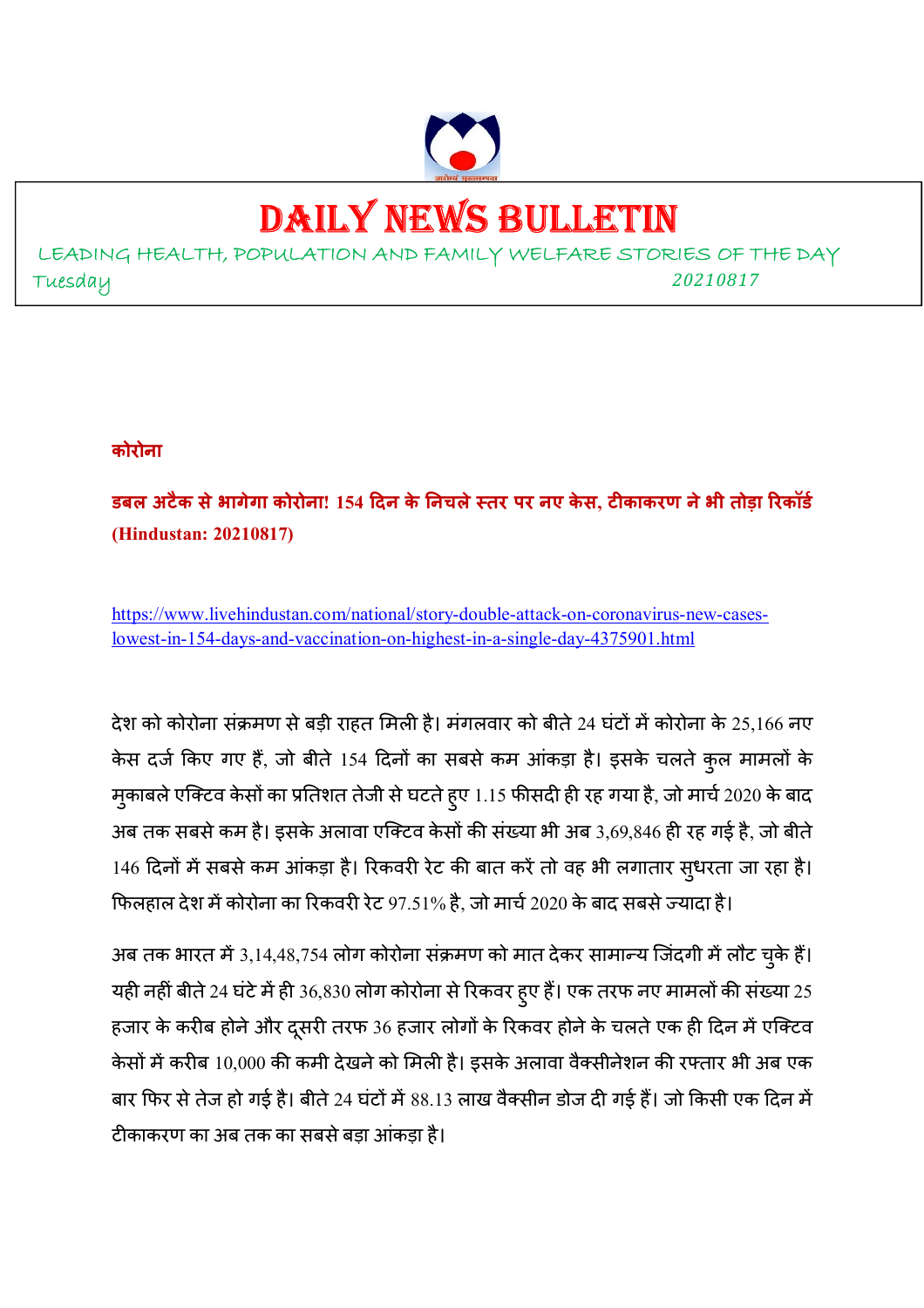देश में अब तक 55 करोड़ टीके लगे, पॉजिटिविटी रेट भी घटा

देश भर में अब तक 55.47 करोड़ से ज्यादा कोरोना वायरस के टीके लग चुके हैं। एक तरफ तेजी से घट रहे नए केसों और दूसरी तरफ टीकाकरण की रफ्तार ने कोरोना की गति को थामने का काम किया है। इसके चलते लंबे समय के बाद वीकली पॉजिटिविटी रेट अब 2 फीसदी से भी कम हो गया है। डेली पॉजिटिविटी भी अब महज 1.61 फीसदी ही रह गया है। बीते 22 दिनों से यह 3 फीसदी से कम बना हुआ है। अप्रैल और मई में कोरोना की दूसरी लहर के पीक के मुकाबले देखें तो अब हालात काफी अच्छे हैं। उस दौरान महज एक दिन में ही नए केसों का आंकड़ा 3 से 4 लाख तक पहुंच गया था।

# **Explained: Can the vaccinated develop long Covid after a breakthrough infection? (The Indian Express: 20210817)**

https://indianexpress.com/article/explained/vaccination-breakthrough-infection-covid-longexplained-7457431/

While preliminary research suggests that it is, in fact, possible for a breakthrough case to lead to symptoms that can persist for weeks to months, there are still more questions than answers.

While some breakthrough cases among those who are fully vaccinated against COVID-19 are inevitable, they are unlikely to result in hospitalization or death. But one important question about breakthrough infection that remains unanswered is: Can the vaccinated develop socalled long COVID?

Long COVID refers to a set of symptoms — such as severe fatigue, brain fog, headache, muscle pain and sleep problems — that can persist for weeks or months after the active infection has ended. The syndrome is poorly understood, but studies suggest that between 10% and 30% of adults who catch the virus may experience long COVID, including those who experienced only mild illness or no symptoms at all.

But the vast majority of data collected about long COVID has been in the unvaccinated population. The risk of developing long COVID for the fully vaccinated who get infected after vaccination has not been studied.

While preliminary research suggests that it is, in fact, possible for a breakthrough case to lead to symptoms that can persist for weeks to months, there are still more questions than answers.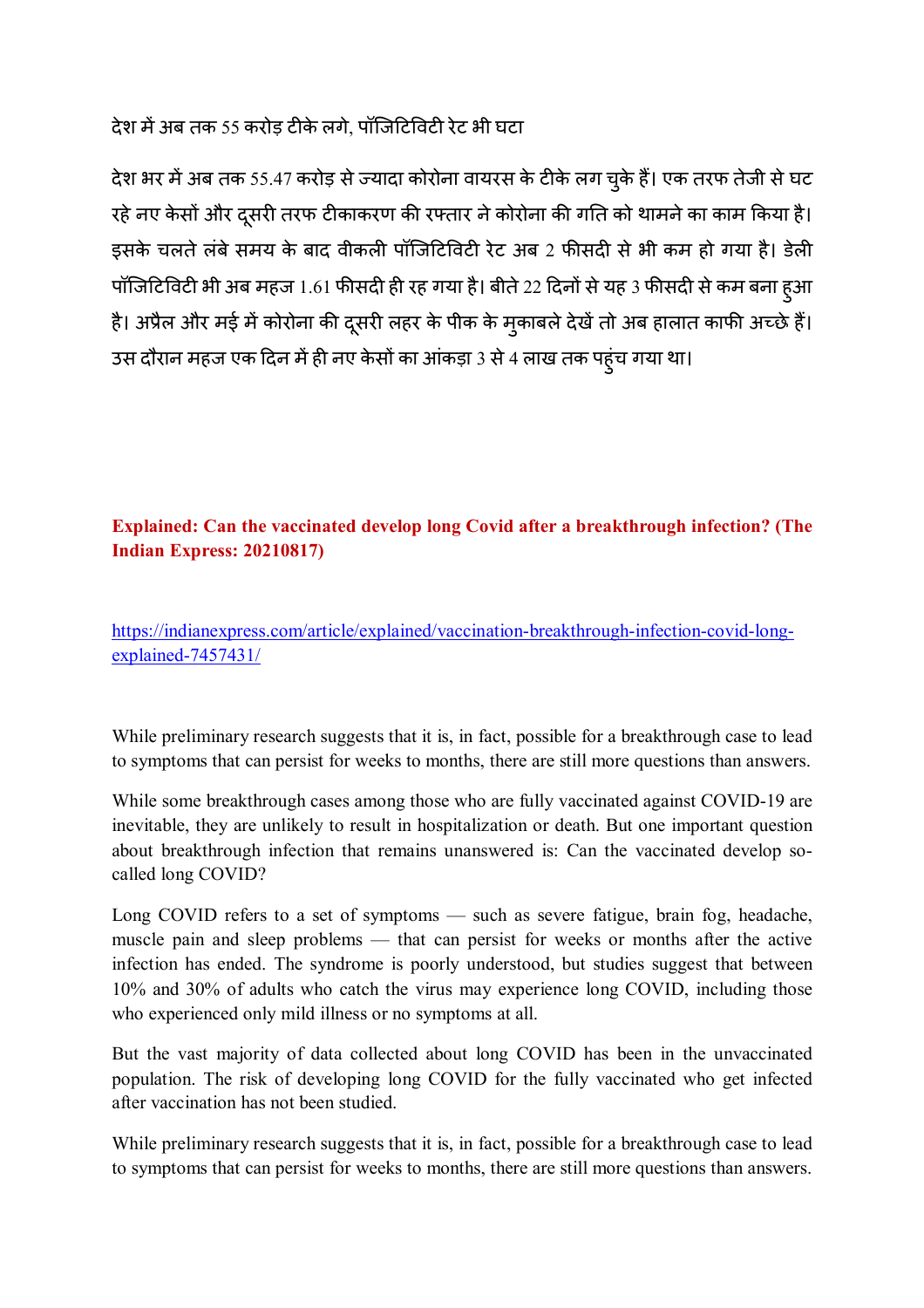What percent of breakthrough cases result in lingering symptoms? How many of those people recover? Are the persistent symptoms after breakthrough infection as severe as those that occur in the unvaccinated?

"I just don't think there is enough data," said Dr. Zijian Chen, medical director at the Center for Post-COVID Care at Mount Sinai Health System in New York. "It's too early to tell. The population of people getting sick post vaccination isn't that high right now, and there's no good tracking mechanism for these patients."

One recent study of Israeli health care workers published in the New England Journal of Medicine offers a glimpse of the risk of long COVID after a breakthrough infection. Among 1,497 fully vaccinated health care workers, 39 of them — about 2.6% — developed breakthrough infections. (All of the workers were believed to be infected after contact with an unvaccinated person, and the study was conducted before the delta variant became dominant.)

While most of the breakthrough cases were mild or asymptomatic, seven out of 36 workers tracked at six weeks (19%) still had persistent symptoms. These long COVID symptoms included a mix of prolonged loss of smell, persistent cough, fatigue, weakness, labored breathing or muscle pain.

But the study's authors caution against drawing too many conclusions from the research. The sample size  $-$  just seven patients  $-$  is small. And the research was designed to study antibody levels in the infected, said Dr. Gili Regev-Yochay, director of the infectious disease epidemiology unit at Sheba Medical Center. It was not designed to study the risk of long COVID after a breakthrough infection.

"It was not the scope of this paper," Regev-Yochay said. "I don't think we have an answer to that."

Even so, the fact that 1 in 5 of the health care workers who had breakthrough infections still had lingering symptoms after six weeks appears to be the first indication from a peerreviewed study that long COVID is possible after a breakthrough infection.

Complicating the study of breakthrough infections is the fact that the U.S. Centers for Disease Control and Prevention only tracks post-vaccination infections that result in hospitalization or death. While the CDC does continue to study breakthrough infections in several large cohorts, the lack of data on all breakthrough cases remains a source of frustration among scientists and patient advocacy groups.

"It's very frustrating not to have data at this point in the pandemic to know what happens to breakthrough cases," said Akiko Iwasaki, an immunologist at Yale School of Medicine who is conducting studies of long COVID. "If mild breakthrough infection is turning into long COVID, we don't have a grasp of that number."

But some experts predict the surge of new cases caused by the spread of the delta variant will. unfortunately, lead to more breakthrough cases in the coming months. Chen said it will take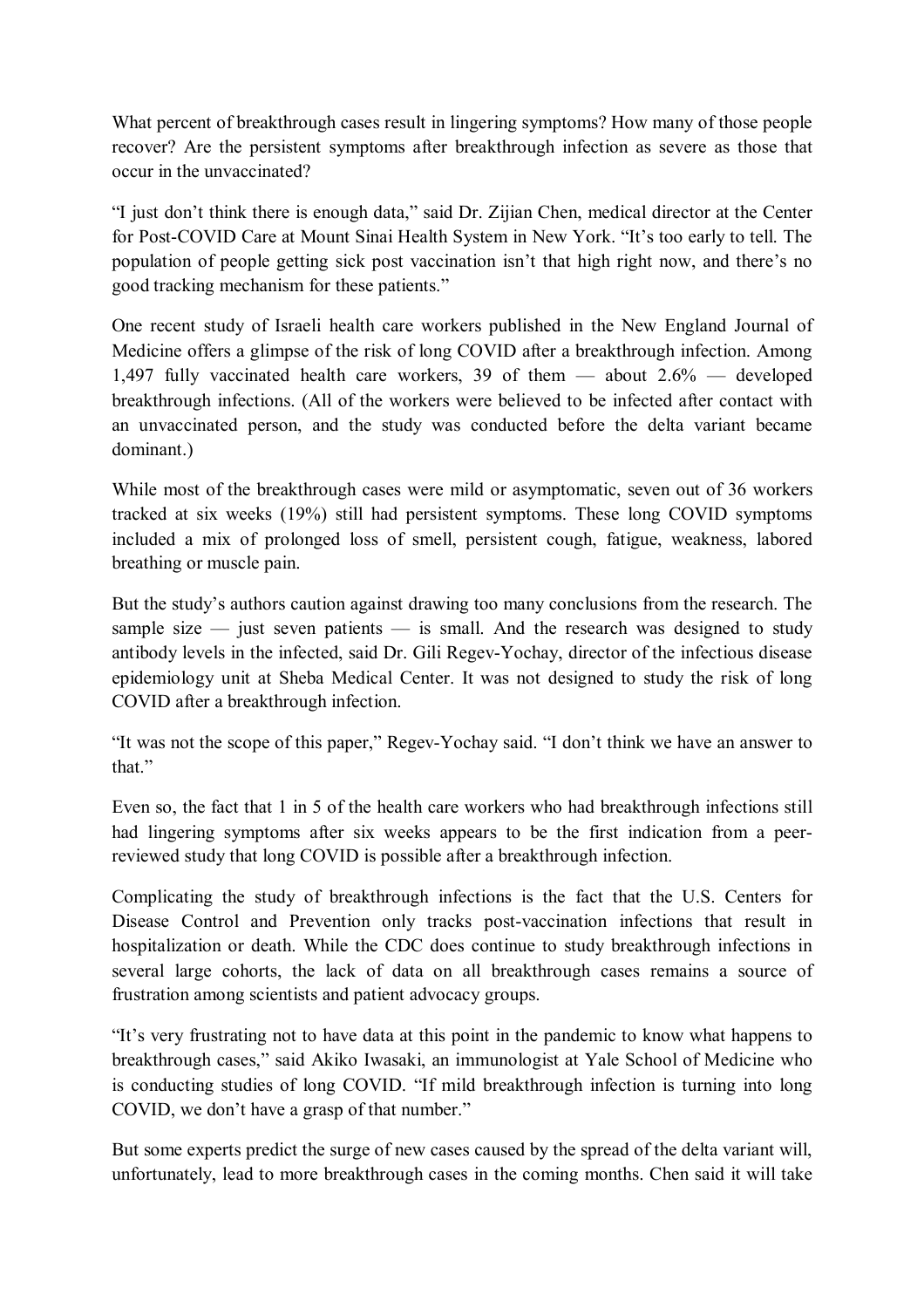several months before patients with long COVID from a breakthrough infection are enrolled in studies.

"We're waiting for these patients to show up at our doors," Chen said.

Despite the lack of data, one thing is clear: Getting vaccinated will reduce the risk of getting infected and getting long COVID, said Athena Akrami, a neuroscientist at University College London who collected and published data from nearly 4,000 long COVID patients after developing long COVID herself after a March 2020 bout with COVID-19.

"It's simple math," Akrami said. "If you reduce infections, then the likelihood of long COVID will drop automatically."

# **गंदा पानी और द#षत ू भोजन**

**बरसात के मौसम म(गंदा पानी और द#षत ू भोजन फै लातेह+येबीमारयां, ल-ण. क/ पहचान कर ऐसे करें बचाव (Dainik Jagran: 20210817)** 

https://www.jagran.com/lifestyle/health-diseases-spread-due-to-dirty-water-and-food-duringthe-monsoon-season-know-their-symptoms-and-treatment-21934187.html

जब भी बारिश का जिक्र होता है तो सभी को सबसे पहले गर्मागर्म चाय-पकौड़ों की याद आती है पर इस मौसम में सेहत का ध्यान रखना और ज्यादा जरूरी है क्योंकि वातावरण में मौजूद नमी मच्छर और बैक्टीरिया के कारण कई तरह की बीमारियां परेशान करती हैं।

बरसात के मौसम में जल-निकासी की समृचित व्यवस्था न होने के कारण पीने का पानी दुषित हो जाता है। इन दिनों मक्खियां भी बहुत तेजी से संक्रमण फैलाती हैं। गंदे पानी और दूषित भोजन की वजह से लोगों को कई तरह की स्वास्थ्य समस्याएं परेशान करती हैं. जो इस प्रकार हैंः

1. हेपेटाइटिस ए और ई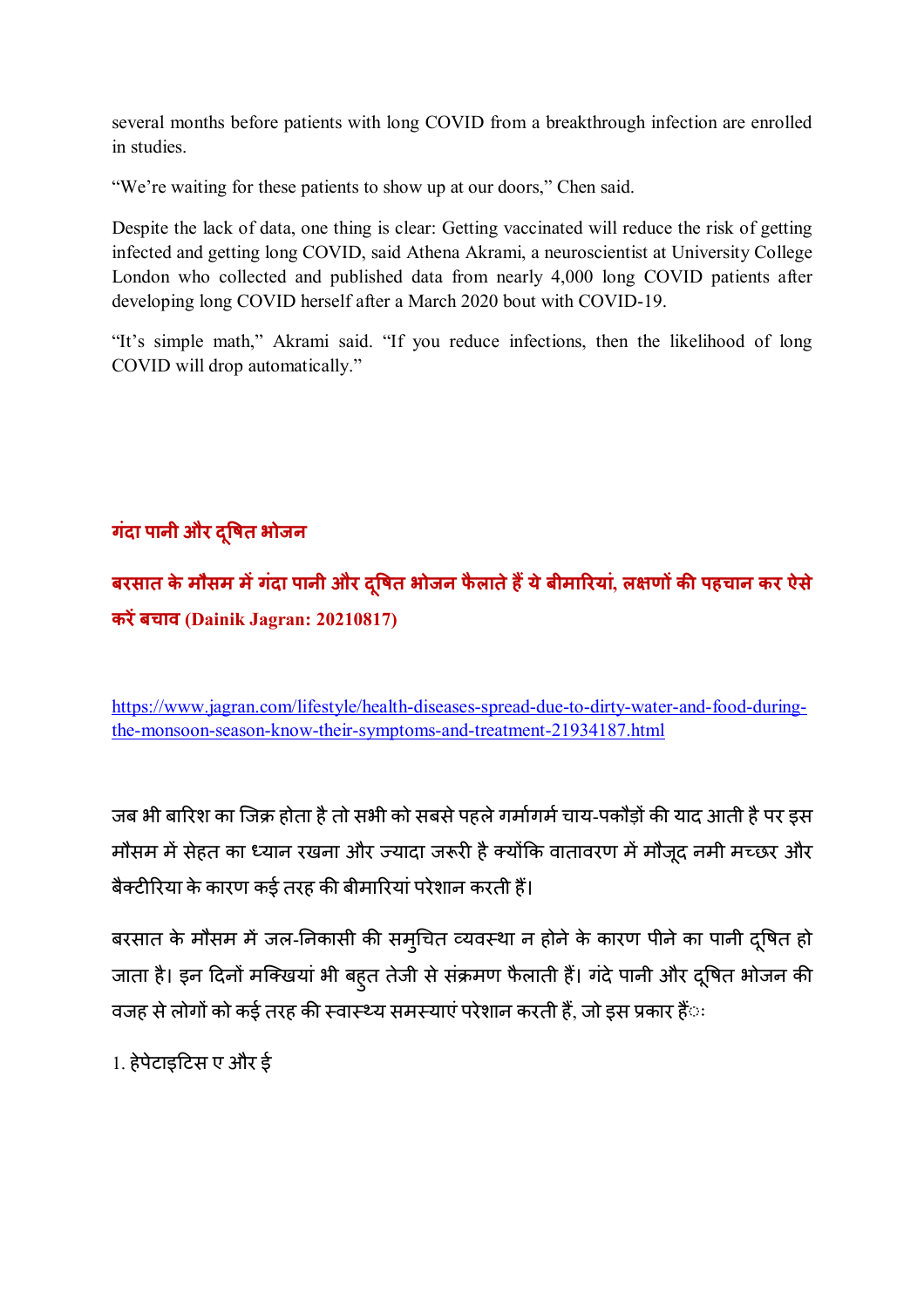वायरस की वजह से होने वाले हेपेटाइटिस नामक लिवर संक्रमण के कई प्रकार हैं, पर बरसात के मौसम में दूषित खानपान के कारण सबसे ज्यादा हेपेटाइटिस ए और ई की समस्या होती है। आम बोलचाल की भाषा में डसे जॉन्डिस या पीलिया भी कहते हैं।

लक्षण

बुखार, कमजोरी, भोजन में अरुचि, जी मिचलाना, आंखों, त्वचा और यूरिन की रंगत में पीलापन आदि।

## जांच एवंउपचार

लिवर फंक्शन टेस्ट और वायरल सेरोलॉजी के जरिए जॉन्डिस की पहचान हो जाती है। संक्रमण होने के 15 से 45 दिनों के बाद व्यक्ति में इसके लक्षण नजर आते हैं। हालांकि उपचार के बाद इस समस्या का समाधान हो जाता है। पीड़ित व्यक्ति को घी-तेल, मिर्च-मसाले से दूर रहने और बेडरेस्ट की सलाह दी जाती है। उपचार के लगभग 15 दिनों बाद व्यक्ति पूर्णतः स्वस्थ हो जाता है, लेकिन उसके बाद भी खानपान के मामलों में संयम और स्वच्छता का ध्यान रखना जरूरी है।

2. टाइफाइड

यह सल्मोनल्ला एंटेरिका सेरोटाइप टाइफी नामक बैक्टीरिया की वजह से फैलने वाला गंभीर संक्रामक रोग है। दरअसल संक्रमित व्यक्ति के मल में भी यह बैक्टीरिया जीवित रहता है। खुले में शौच की आदत और सीवेज सिस्टम की व्यवस्था दुरुस्त न होने की वजह से यह लोगों को भोजन के जरिए शरीर में प्रवेश कर जाता है। यह बैक्टीरिया महीनों तक जीवित रहता है और बहुत तेजी से फैलता है। इसी वजह से संक्रमित व्यक्ति को स्वस्थ होने में कम से कम दो सप्ताह का समय लगता है।

त्रक्षण

सिर और पूरे शरीर में दर्द, बुखार, खांसी, लूज मोशन, भोजन में अरुचि आदि।

उपचार

पुराने समय में इसे मियादी बुखार कहा जाता था यानी यह अपनी निश्चित अवधि पूरी करने के बाद ही दूर होता है। हालांकि अब एंटीबायोटिक्स की मदद से लगभग दो सप्ताह के बाद यह समस्या दूर हो जाती है।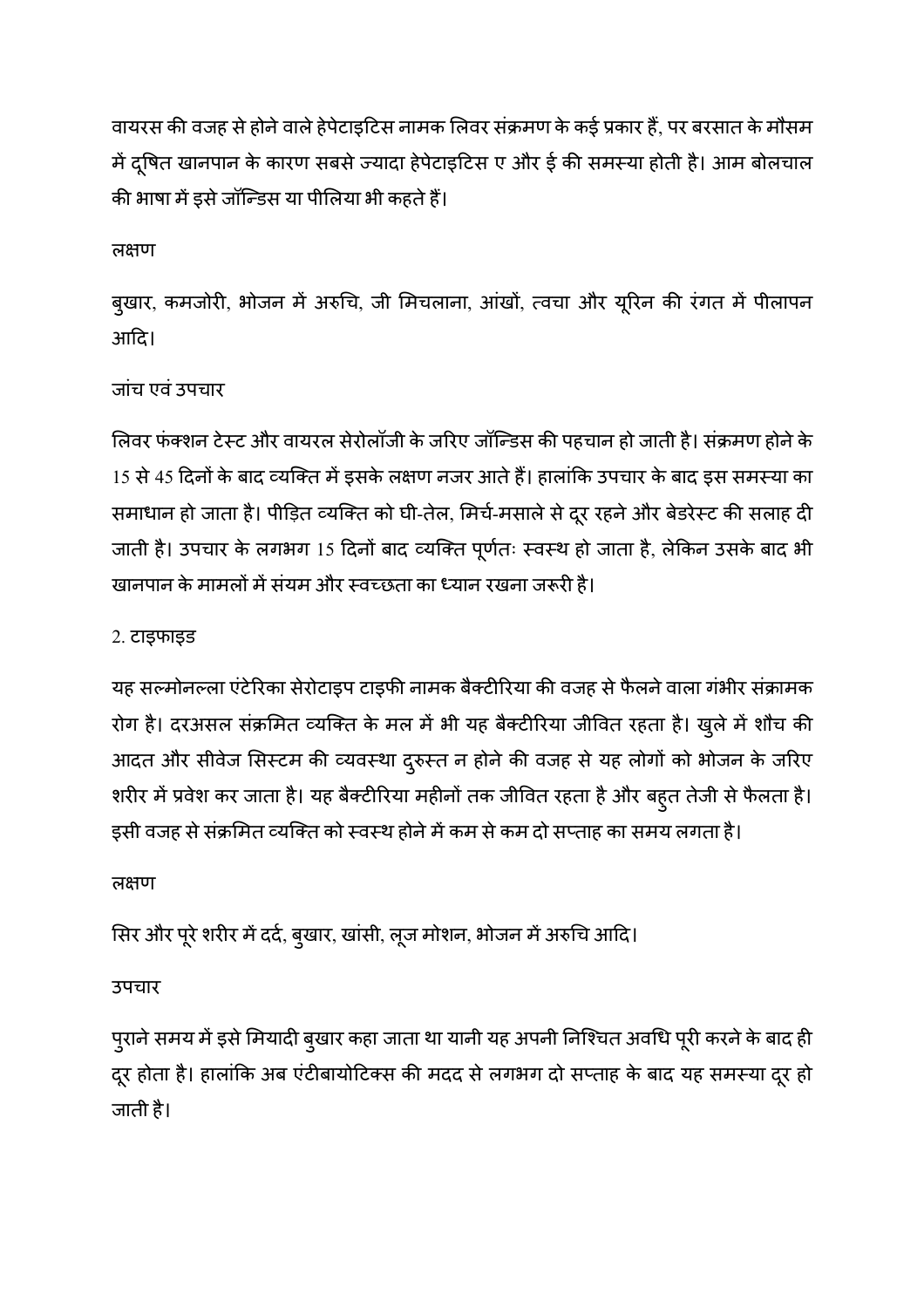# **पयावरण और 2कृत**

# **पहाड़. म(भूखलन के दोषी हम, 2कृत नहं (Navbharat Times: 20210817)**

https://blogs.navbharattimes.indiatimes.com/nbteditpage/we-are-responsible-for-landslidesin-mountains-not-nature/

कुछ दिन पहले हिमाचल प्रदेश के किन्नौर जिले में भूस्खलन हुआ। तब पहाड़ी का मलबा सीधे राजमार्ग पर आकर गिरा। दोपहर के व्यस्त समय में अचानक हुए इस हादसे में दो बड़े वाहन मलबे में दब गए। इसकी वजह से तीन लोगों की तत्काल मौत हो गई, और कई लोग मलबों के नीचे दब गए। जैसे-जैसे मलबा हटाने का काम आगे बढ़ा, इस हादसे में मरने वालों की संख्या भी बढ़ती रही। ताजा सूचनाओं के मुताबिक दुर्घटना में मरने वालों की संख्या 20 के पार पहुंच चुकी है।

मगर इस घटना की गंभीरता को महज मृतकों की संख्या से नहीं नापा जा सकता और यह कोई अकेली घटना भी नहीं है। तीन हफ्ते पहले इसी जिले में पहाड़ी धंस जाने से एक और बड़ी दुर्घटना हुई थी। हिमाचल और उत्तराखंड में भूस्खलन की घटनाओं में हाल के दिनों में काफी तेजी आई है और यह कोई आश्चर्य की बात भी नहीं है। प्रकृति से छेड़छाड़ करेंगे तो ऐसी घटनाएं होंगी ही। ऐसे में एक सवाल यह बनता है कि किन घटनाओं और गतिविधियों को हम प्रकृति के साथ छेड़छाड़ कहेंगे और वे किस तरह से भूस्खलन का कारण बनती हैं। इस सवाल के जवाब तक पहुंचने के लिए हमें भूस्खलन के वैज्ञानिक कारणों को समझना चाहिए।

भूगर्भ विज्ञान के अनुसार चट्टानें तीन तरह की होती हैं। एक, ज्वालामुखी फटने से भूमि की सतह के नीचे बनकर ठंडी हुई चट्टानें। ये चट्टानें बहुत कठोर और मजबूत होती हैं। दूसरा प्रकार है- रासायनिक प्रक्रिया से बनने वाली चट्टानों का। कर्नाटक, महाराष्ट्र जैसे दक्षिणी राज्यों में ये चट्टानें हैं। इन चट्टानों को 'बेसाल्ट रॉक' कहा जाता है। ये चट्टानें भी कठोर होती हैं। तीसरा प्रकार है- कीचड़ या मलबे से बनी चट्टानों का। ये चट्टानें कठोर नहीं होतीं। हिमालय की चट्टानें मलबे से ही बनी हैं। पहले वहां समुद्र था। समुद्र से ऊपर उठे मलबे से हिमालय का निर्माण हुआ है, इसलिए यहां के पहाड़ सीधी चढ़ाई वाले हैं। वहां बहुत चढ़ाव और ढलान है। ये पत्थर कच्चे हैं। इन्हें 'सेडिमेंटरी रॉक्स' कहा जाता है। पहले इन पहाड़ों की ढलानों पर ओक के वृक्षों का जंगल था। ये पेड़ पहाड़ों की मिट्टी पकड़ कर रखते थे। समय के साथ मूल प्राकृतिक पेड़ बड़े पैमाने पर काटे गए। इसके बाद विभिन्न इलाकों में चट्टानें ढहने की घटनाएं बढने लगीं।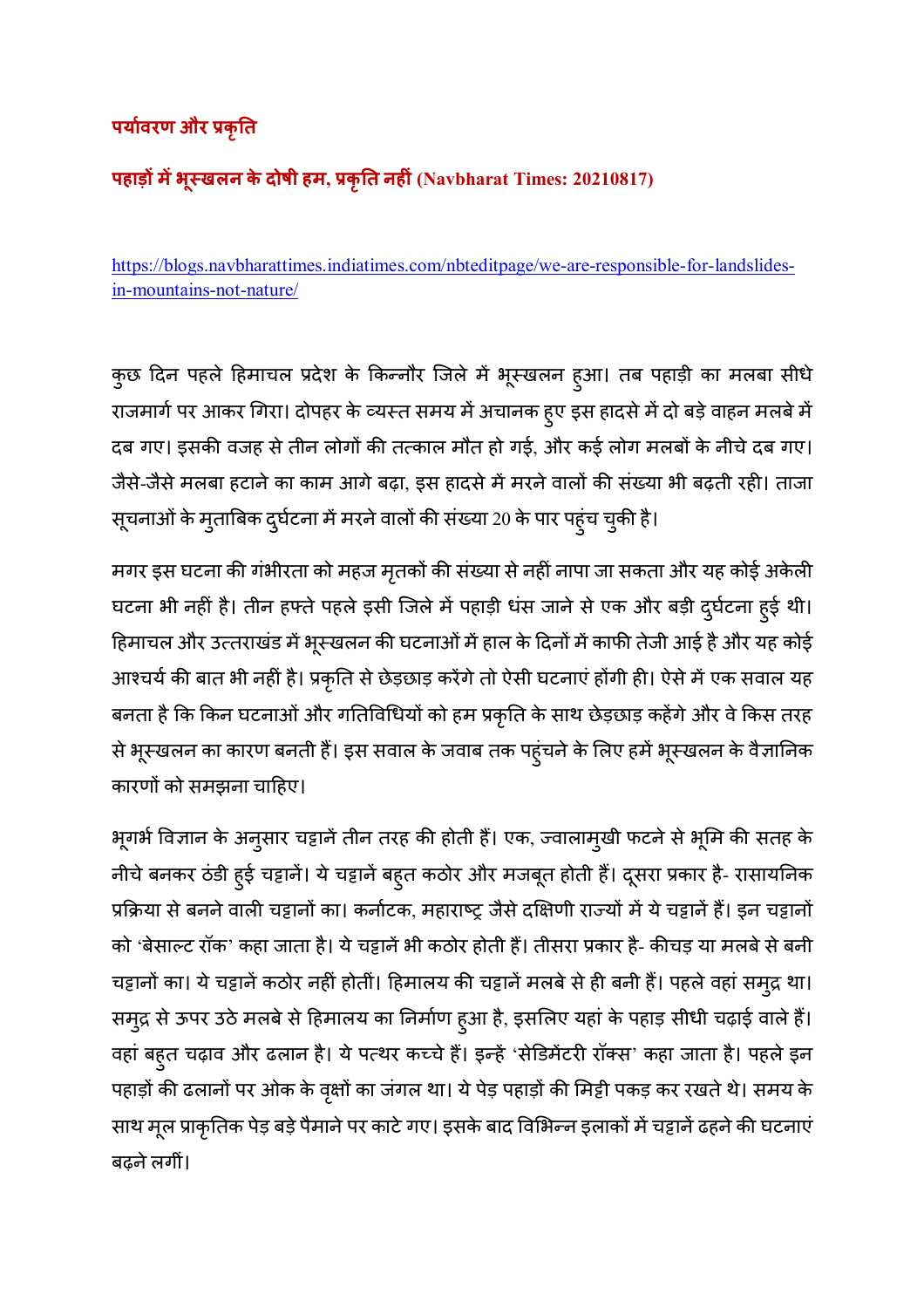मुझे याद है कि हमने 1980-85 के दौरान प्रत्यक्ष फील्ड वर्क करके रिपोर्टे बनाई थीं। तब भी चट्टानों के खिसकने की घटनाएं बहुत होती थीं। लेकिन इसकी पृष्ठभूमि काफी पहले से बनने लगी थी। दरअसल, अंग्रेजों के जमाने में इस इलाके में व्यापार बढ़ना शुरू हुआ। ओक के पेड़ बड़े पैमाने पर काटे गए। जंगलों का सफाया हो गया। जो पेड़ लगाए गए, वे ओक के नहीं थे। व्यापारिक कारणों से ओक के स्थान पर चीड़, पाइन के पेड़ लगाए गए। ये पेड़ मिट्टी को पकड़ कर नहीं रखते। मगर ये भी साब्*त न*हीं रह सके। उद्योग-व्यवसाय के लिए उन्हें लगातार काटा जाता रहा। इन सबसे भूगर्भ की प्राकृतिक संरचना को चोट पहुंची है। यही नहीं, पिछले तीन-चार दशकों में इन पर्वतों पर मनमाने रास्ते बना दिए गए। जगह-जगह हाइड्रोइलेक्ट्रिक प्रॉजेक्ट बन गए। यह इलाका सुरक्षा के लिहाज से संवेदनशील है। इस वजह से सुरक्षा बलों ने भी बड़े पैमाने पर सड़कें बनवाईं। नतीजे के रूप में भूस्खलन और चट्टानें ढहने की घटनाएं बढ़ने लगी हैं।

उत्तराखंड के चमोली में फरवरी माह में इसी तरह की घटना हुई थी। वहां भी ओक का जंगल नहीं बचा है। पहाड़ियां धंस रही हैं। पिछले कुछ वर्षों में जितने भी छोटे-बड़े ऐसे हादसे हुए हैं, सच पूछा जाए तो उनमें प्रकृति का कोई दोष नहीं है। ये सारी घटनाएं मनुष्य की गतिविधियों के कारण हो रही हैं। हममें प्रकृति के प्रति संवेदनशीलता नहीं बची है। विकास कार्यों का पर्यावरण और प्रकृति पर क्या असर होगा इस पर विचार ही नहीं किया जाता। हमारी ही गलतियों के कारण इस तरह की गंभीर घटनाएं हो रही हैं।

# **कोविड वैक्सीन**

**कोवैक्सीन के दो इंजेक्शन 9फर नेजल वैक्सीन क/ बूसटर् डोज... कोरोना सेतभी :मलेगी पूर 2ोटेक्शन? (Navbharat Times: 20210817)** 

https://navbharattimes.indiatimes.com/india/bharat-biotech-working-on-covaxin-and-nasalvaccine-booster-dose-combination/articleshow/85362648.cms

भारत बायोटेक इस बात पर रिसर्च कर रहा है कि कोवैक्सीन से इम्य्युनिटी मतबूत करने के बाद नेजल वैक्सीन के लिए बूस्टर डोज दी जाएगी। बूस्टर डोज तीन तरह के इम्युन रेस्पांस ट्रिगर करती है।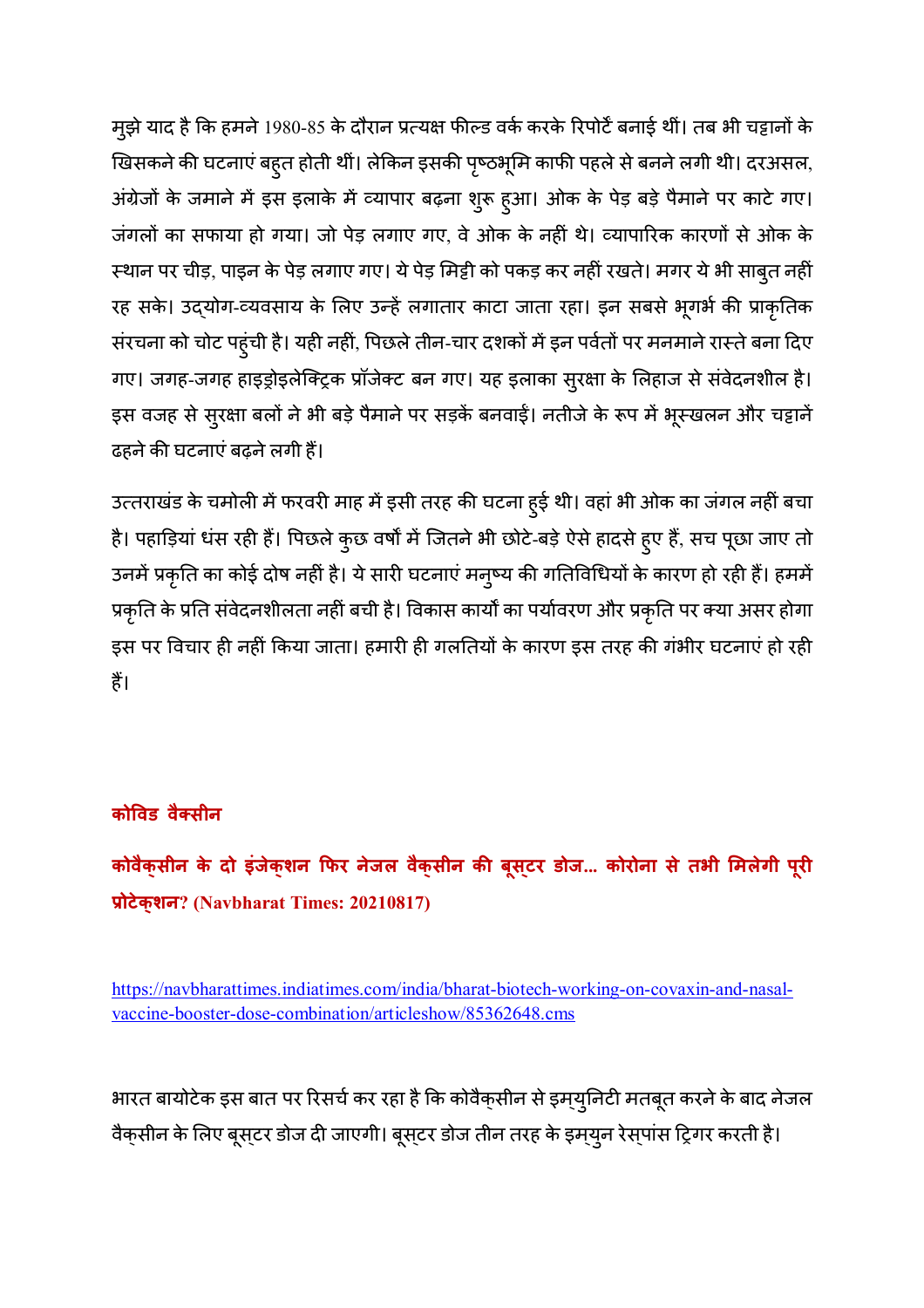वैक्सीन की दोनों डोज के बावजूद कोविड संक्रमण के मामले सामने आ रहे हैं। ऐसे में कोवैक्सीन बनाने वाली भारत बायोटेक एक नए अप्रोच पर काम कर रही है। वह कोवैक्सीन के बाद नेजल वैक्सीन देने के नतीजों पर रिसर्च कर रही है। कंपनी के चेयरमैन और मैनेजिंग डायरेक्टर डॉ कृष्णा एल्ला के अनुसार, इस तरह नेजल वैक्सीन बूस्टर डोज के जैसे काम करेगी और संक्रमण से बचाएगी। टाइमस नाउ इंडिया@75: द फ्रीडम समिट में उनहोंने कहा कि कोवैकसीन की ही तीसरी डोज देकर इमयुनिटी रेसपांस टाइम को बढ़ाने पर आखिरी फैसला सरकार का होगा।

कोवैक्**सीन के साथ बूस्**टर डोज... कैसे करेगी काम?

डॉ एल्ला ने कहा क**ि हम कोवैक्**सीन के बाद नेजल के कॉम्बिनेशन पर काम कर रहे हैं। उन्**होंने कहा** कि 'फिर कोवैक्सीन इम्युनिटी सिस्टम को मजबूत करेगी और फिर नेजल उसे बूस्ट करेगी। नेजल तीन तरह के इमयुन रेसपांस पैदा करती है- IGG, IGA और मयूकोजल इमयुनिटी। ये तीनों इम्युनिटीज ताकतवर हैं और व्यक्ति को संक्रमित होने से बचा सकती हैं।"

Covaxin की तीसरी डोज की जरूरत है?

अगर डेलटा वेरिएंट के खिलाफ भी कोवैकसीन असरदार मिलती है तो भी यह सरकार तय करेगी कि तीसरी डोज की जरूरत है या नहीं। डॉ एल्ला ने कहा कि क्या लंबे समय के लिए इमयुनिटी देने की खातिर कोवैक्सीन की तीसरी डोज देनी चाहिए, यह फैसला सरकार का है। उनहोंने कहा, "मुझे लगता है कि हमने एक बूसटर डोज टेस्ट की है। हम नतीजों का इंतजार कर रहे हैं लेकिन अगर आप एक बूस्टर डोज की सिफारिश करते हैं तो वैक्सीन की कमी हो जाएगी। इसलिए यह थोड़ी जटिल स्थिति है।"

हर साल लगवानी पड़ सकती है कोरोना वैक्सीन

वैकुसीन की सपलाई कैसे होगी?

डॉ एल्ला के मुताबिक, अगर नेजल वैक्सीन ठीक से काम करती है तो उत्पादन क्षमता दोगुनी कर दी जाएगी। फिलहाल भारत बायोटेक हर महीने 2 से ढाई करोड़ डोज सपलाई कर रहा है। अगले कुछ महीनों में इसके 5.8 करोड़ डोज तक बढ़ जाने की उम़मीद है। डॉ एल़ला ने समझाया कि एक इनऐक्टिवेटेड वैक्सीन को बनाना और उत्पादन क्षमता बढ़ाना बाकी के मुकाबले काफी मुश्किल है।

mRNA वैक्**सीन का उत्**पादन दुनिया की सबसे आसान तकनीकों से हो सकता है। आप एक हफ्ते में तैयार कर सकते हैं, आप mRNA के साथ 20 मिलियन डोज बना सकते हैं। एडेनोवायरस वैक्*सीन* को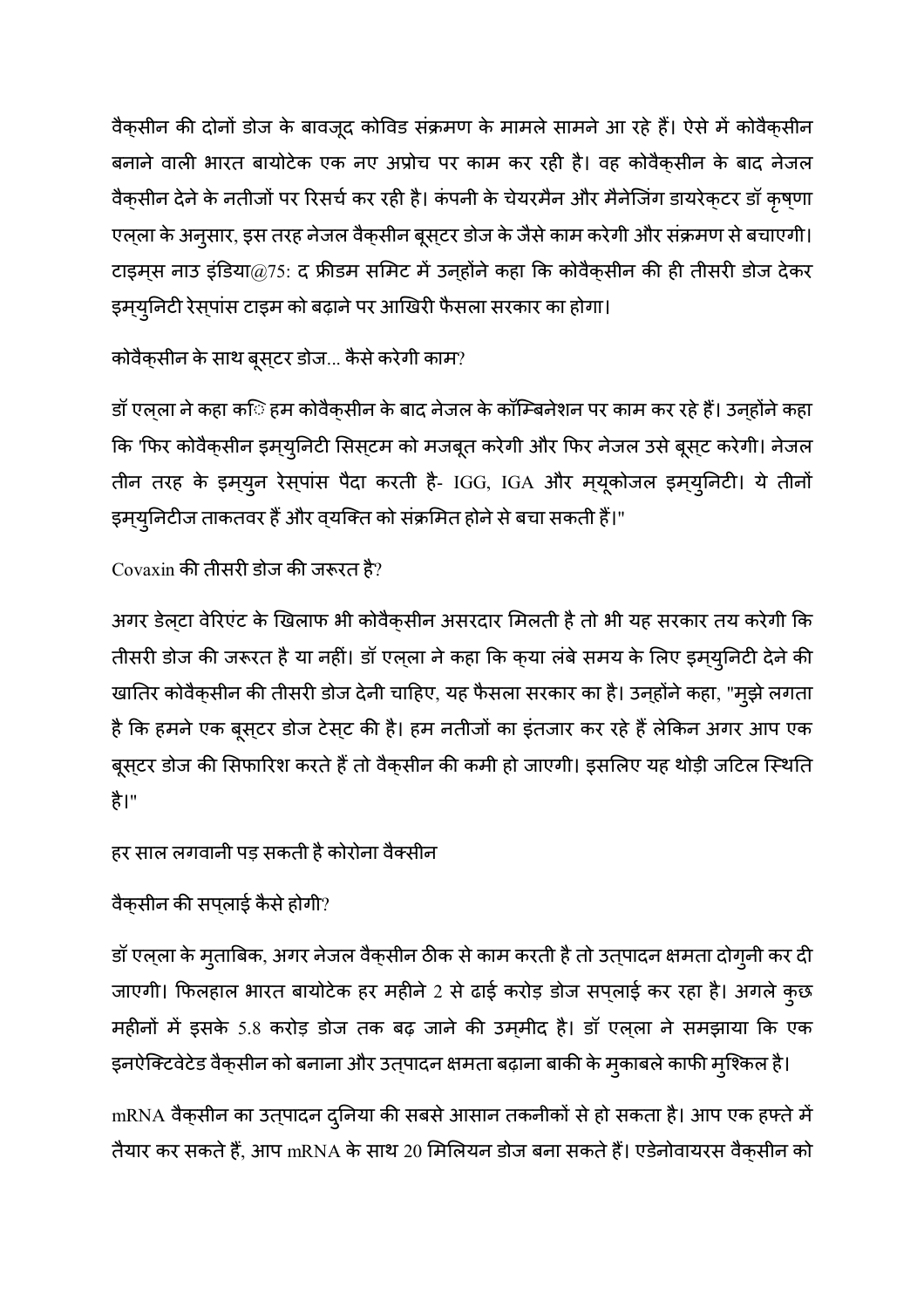मैं 7 दिन से कम में बना सकता हूं। जबकि उसी इनऐक्टिवेटेड वैक्सीन को बच्चों के लिए बनाने में हमें 120 दिन तक लग जाते हैं। लोग अभी तक यह समझे नहीं हैं कि यह तकनीक कितनी जटिल है और सबसे अचछी है।

डॉ कृषणा एलला, भारत बायोटेक

एल्ला ने यह भी साफ किया कि Covaxin को WHO से अप्रूवल में इसलिए देरी हुई क्योंकि कंपनी को अलग से एफेकसी टायल करने पड़े।

# **Covid-19 vaccine during pregnancy: Benefits outweigh the risks, says doc (The Indian Express: 20210817)**

https://indianexpress.com/article/parenting/health-fitness/covid-19-vaccine-duringpregnancy-benefits-outweigh-the-risks-says-doc-7456714/

A pregnant woman with symptomatic Covid-19 is at increased risk of adverse pregnancy outcomes and the fetus is also at risk of perinatal morbidity, and mortality. So, she should definitely take the vaccine.

Dr Sumitra Bachani, Associate Professor, Gynaecologist and Obstetrician Department, and a foetal medicine specialist, Safdarjung Hospital and Vardhaman Mahavir Medical College, explains the impact of Covid-19 during pregnancy and how a woman should take care.

Q. Are pregnant women more susceptible to developing severe Covid?

Pregnant women with symptomatic Covid-19 are at an increased risk of adverse pregnancy outcomes, including admission to the ICU, iatrogenic preterm birth, pregnancy-associated hypertension-like symptoms, operative intervention and even death. Also, there is a higher risk of developing Covid complications if a pregnant woman contracts the infection in the third trimester, which is the last three months of pregnancy. That is because the large uterus presses on the diaphragm and hampers the lung capacity thus making it more difficult for the woman to maintain oxygen saturation.

Pregnant women with certain high-risk conditions such as hypertension, diabetes, chronic respiratory conditions (COPD), asthma, cystic fibrosis, homozygous sickle cell disease, or those on immunosuppression therapies, dialysis or advanced chronic kidney disease,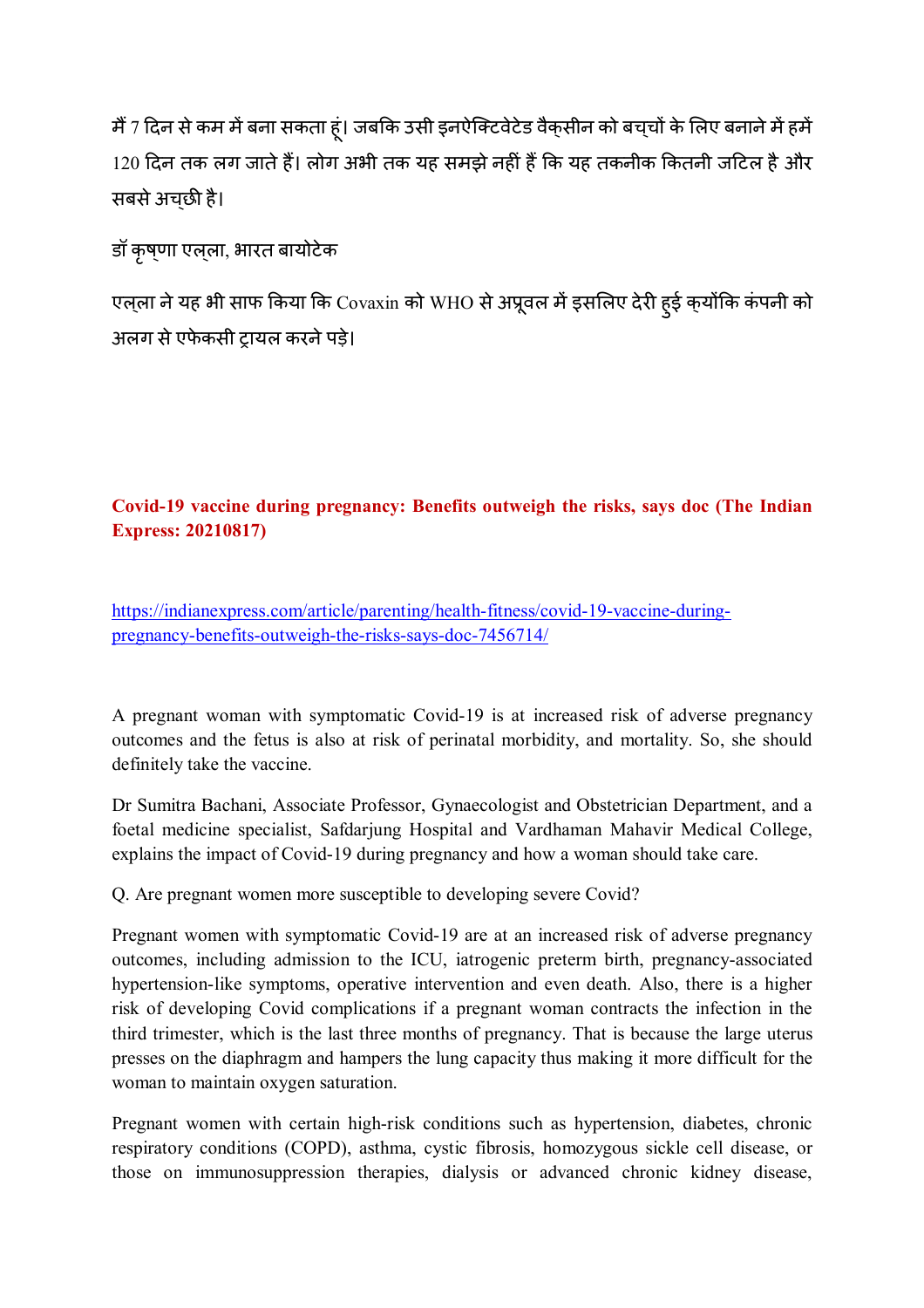congenital or acquired heart disease and organ transplant recipients have greater risk of severe illness from Covid-19.

Q. If a mother catches Covid-19, does it affect the fetal or neonatal outcomes?

Whether an infected mother can transmit the infection to the foetus during pregnancy is a matter under research. To date, we have observed that mild to moderate Covid-19 infection in mothers does not affect the foetus or the newborn much. However, in severe cases, the foetus is at risk of perinatal morbidity due to hypoxia or low oxygen saturation, preterm birth, and mortality.

Q. Can a mother with Covid-19 infection stay with her newborn?

The mother and infant can stay together in the same room if the mother does not have severe Covid-19 which requires hospitalisation. Make sure that the room is well-ventilated and there is someone else also in the family who is Covid negative to take care of the infant. A mother should wear a mask and maintain a six feet distance from the child. However, she can breastfeed the child. Prior to handling the infant or while breastfeeding, the mother should wash her hands and wear a mask. She should also sanitise the surroundings regularly. Besides, the infant should not be made to wear a mask. Once the mother is non-infectious she can keep the baby with herself at all times.

Q. How important is the Covid vaccine for pregnant women and young mothers?

As I have mentioned above, a pregnant woman with symptomatic Covid-19 is at increased risk of adverse pregnancy outcomes and the foetus is also at risk of perinatal morbidity, and mortality. So, she should definitely take the vaccine. Experts say the benefits of vaccination outweigh the risk of morbidity and mortality associated with Covid-19, especially if contracted during pregnancy. Besides, there is an additional benefit—a vaccinated mother also passes the antibodies she develops post vaccination to the unborn foetus through blood as well as through breast milk to her neonate.

Q. In what conditions should a mother not take the vaccine?

Just like the general population, a pregnant woman too should avoid taking the vaccine if she has an anaphylactic or allergic reaction to the previous dose of Covid-19 vaccine or to other vaccines or injectable therapies, pharmaceutical products, food items, etc.

If she has recently been diagnosed with Covid-19 infection, she should wait for 12 weeks from the onset of infection or four to eight weeks from recovery from active Covid-19 infection for taking the vaccine. Or if she has been treated with anti-Covid-19 monoclonal antibodies or convalescent plasma recently.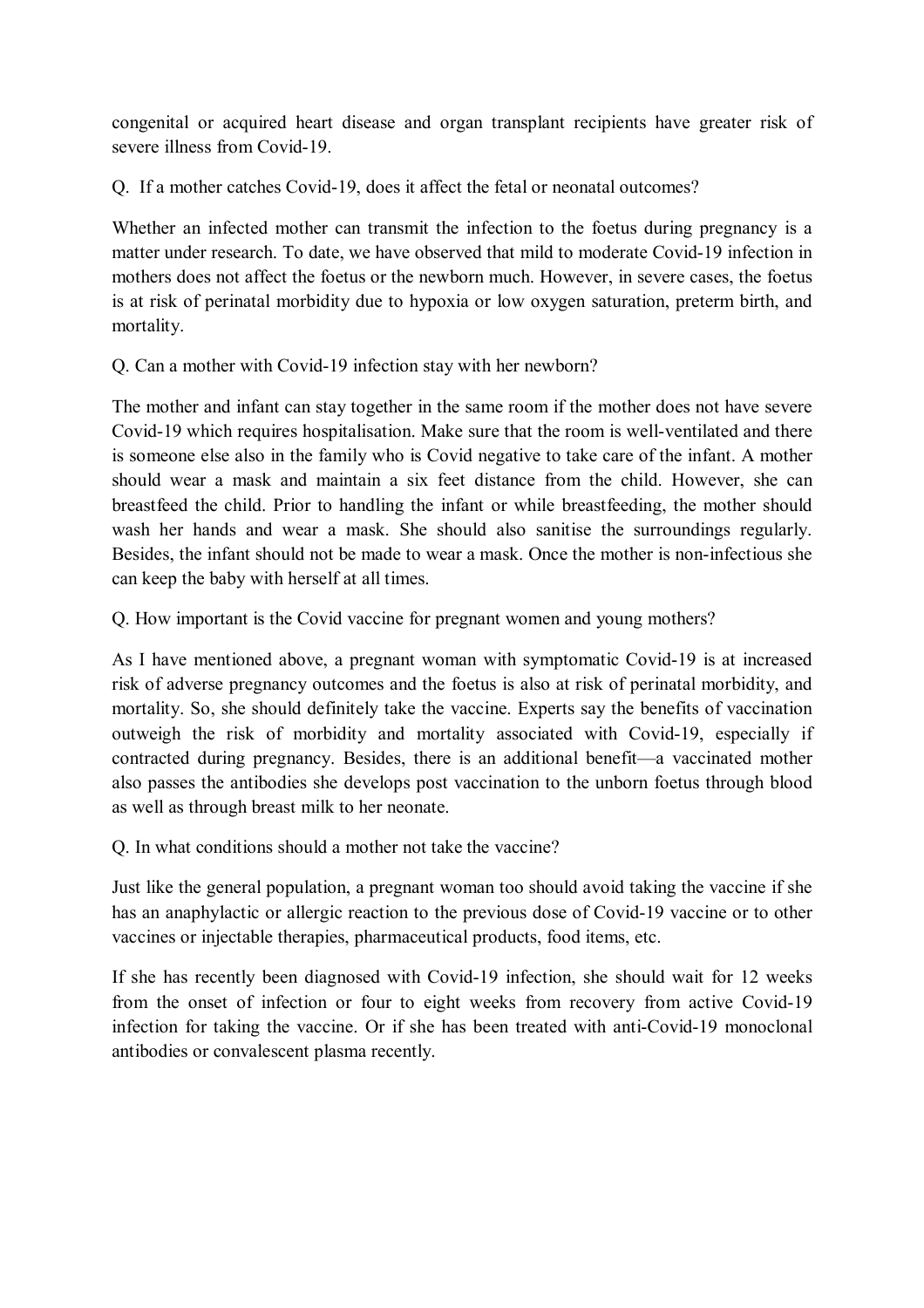#### **Pregnancy**

## **Eight effective tips to reduce flatulence during pregnancy (The Indian Express: 20210817)**

https://indianexpress.com/article/lifestyle/health/tips-reduce-flatulence-during-pregnancyconstipation-gas-fibre-exercise-7450042/

"Choose the remedies that work best in relieving your gas problem. Happy pregnancy!" said nutritionist Lovneet Batra

Pregnancy is a new phase for all women; it is blissful but comes with its its share of challenges. A common issue that many mothers-to-be experience is flatulence or problems in passing gas which causes an uncomfortable feeling. If you, too, have been facing such an issue, here's a quick guide from nutritionist Lovneet Batra to help you.

"Pregnancy is a phase where bodily changes can slow digestion and cause gas. One cannot completely prevent it yet can do few things to minimise the problem and reduce discomfort," she said in an Instagram post.

Why does it happen?

Since the body produces more progesterone hormone to support the pregnancy, the muscles in the body tend to go in a relaxation mode. This includes the muscles of the intestine which, in turn, slows down the digestion process. This result in gas to build up, and hence, bloating, burping, and flatulence.

What can you do?

According to Batra, following are some simple things that can help reduce discomfort:

Fill up with fibre

Fibre brings water into the intestines, helping soften the stool and allowing it to pass easily. Include 25-30 grams of high fibre foods such as prunes, figs, bananas, vegetables as well as whole grains in your diet to help ease gas concerns.

Stay hydrated

Water and other healthy fluids keep your body hydrated and help prevent constipation.

Add ghee to your meals

Ghee clears the intestinal passage and reduces the risk of constipation and flatulence issues.

Consume cooked food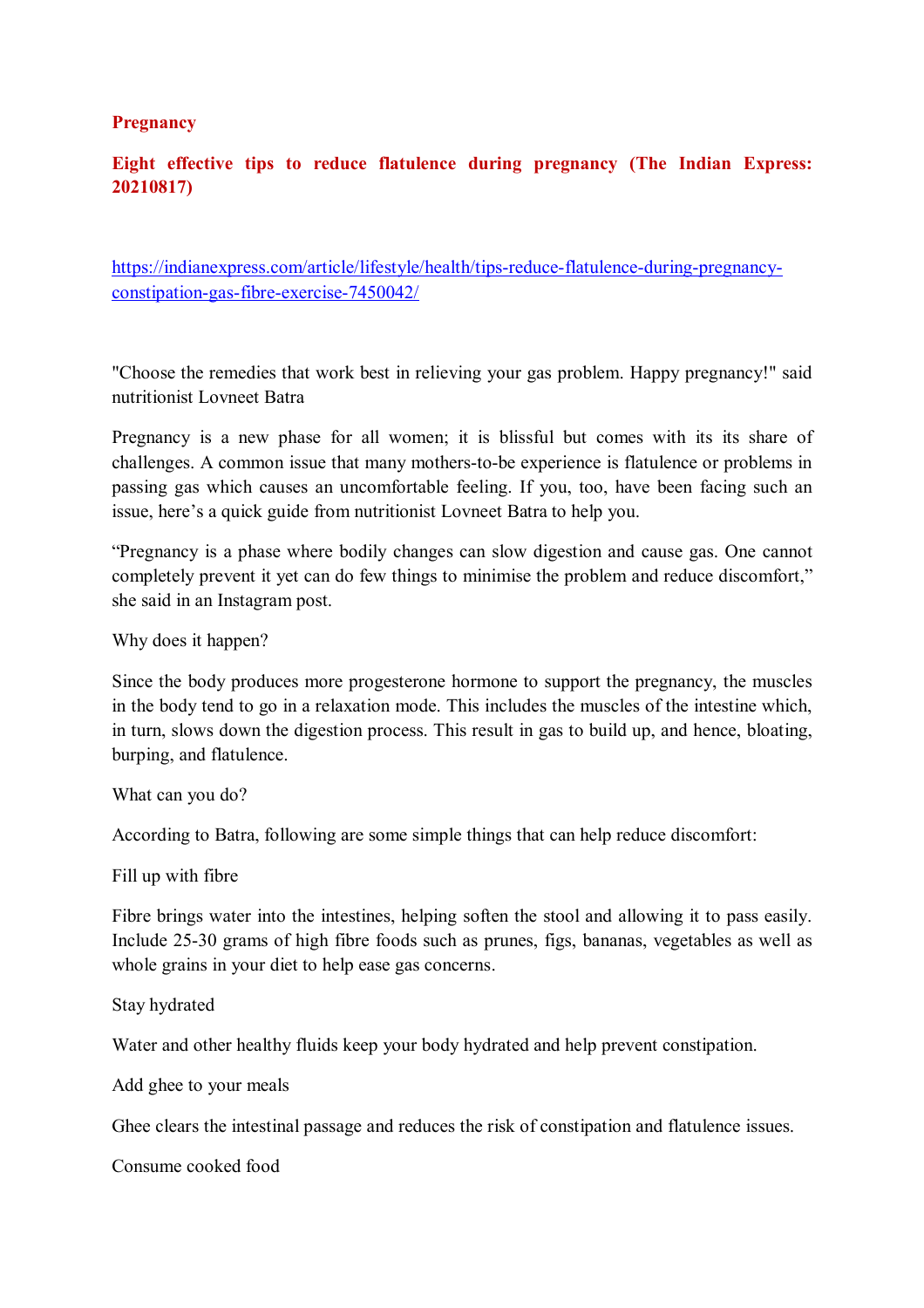During pregnancy, the body's process of breaking down food becomes slower, allowing it more time to absorb nutrients. Cooked food can be chewed well and gets easily digested thereby reducing the chances of flatulence.

Opt for easily digestible foods

Foods such as moong dal and sooji halwa work wonders in pregnancy since the digestive system requires less effort to break down such foods. This causes less gas.

Limit cruciferous vegetables

Cabbage, cauliflower, broccoli, Brussels sprouts and asparagus produce more gas than any other vegetables.

Physical activity is a must

Physical activity and exercise should be a part of your daily routine.

Have small and frequent meals

Go for 5-6 smaller meals a day which makes your body digest it more easily.

"Choose the remedies that work the best in relieving your gas problem. Happy pregnancy!" she mentioned.

#### **Covid-19 test**

## **NIH scientists develop faster Covid-19 test than RT-PCR (The Indian Express: 20210817)**

https://indianexpress.com/article/explained/nih-scientists-develop-faster-covid-19-test-thanrt-pcr-7457049/

The method is the result of a collaboration among researchers at the US National Eye Institute (NEI), the NIH Clinical Center (CC), and the National Institute of Dental and Craniofacial Research (NIDCR).

The researchers used an agent made by the lab supply company Bio-Rad called 'Chelex 100 resin' to preserve SARS-CoV-2 RNA in samples for detection by RT-qPCR. (File photo)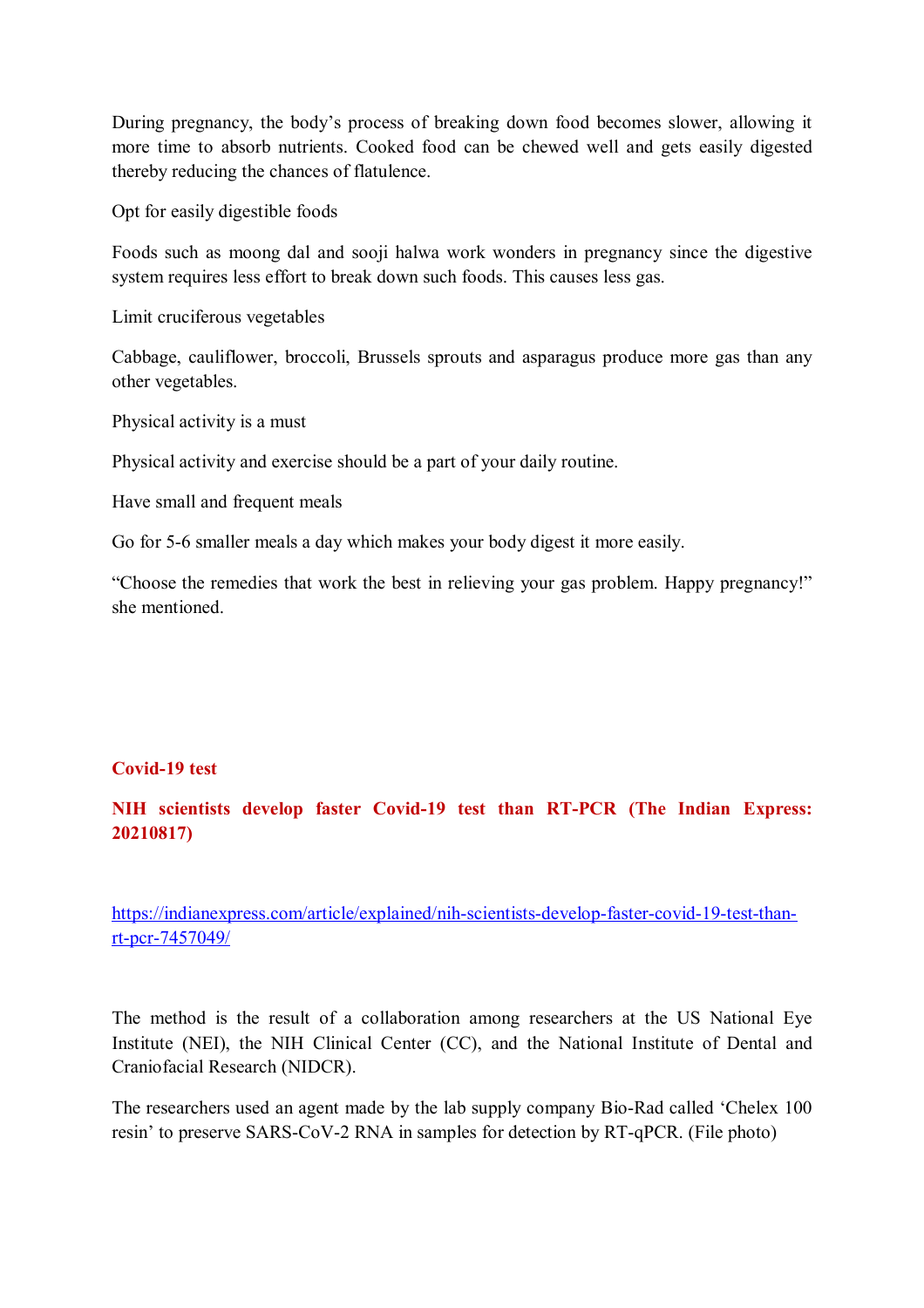Scientists at the US National Institutes of Health (NIH) have developed a new sample preparation method to detect SARS-CoV-2. The method bypasses extraction of the virus' genetic RNA material, potentially reducing test time and cost.

The method is the result of a collaboration among researchers at the US National Eye Institute (NEI), the NIH Clinical Center (CC), and the National Institute of Dental and Craniofacial Research (NIDCR).

Standard tests involve amplifying viral RNA to detectable levels using a technique called RTqPCR. But first, the RNA must be extracted from the sample. Manufacturers of RNA extraction kits have had difficulty keeping up with demand during the pandemic.

The researchers used an agent made by the lab supply company Bio-Rad called 'Chelex 100 resin' to preserve SARS-CoV-2 RNA in samples for detection by RT-qPCR.

 "We used nasopharyngeal and saliva samples with various virion concentrations to evaluate whether they could be used for direct RNA detection. The answer was yes, with markedly high sensitivity. Also, this preparation inactivated the virus, making it safer for lab personnel to handle positive samples," the NIH quoted lead author Bin Guan, of the US National Eye Institute, as saying. The paper has been published in iScience.

The team made their discovery by testing a variety of chemicals using synthetic and human samples to identify those that could preserve the RNA in samples with minimal degradation while allowing direct detection of the virus by RT-qPCR.

To validate the test, they collected patient samples and stored them in either viral transport media, or the newly developed chelating-resin-buffer at the NIH Symptomatic Testing Facility.

The samples in viral transport media were tested by the Covid-19 testing team at NIH's Clinical Center, using conventional RNA extraction and RT-qPCR testing. The samples in the chelating-resin-buffer were heated and the viral RNA was, then, tested by RT-qPCR. The new preparation significantly increased the RNA yield available for testing, compared to the standard method.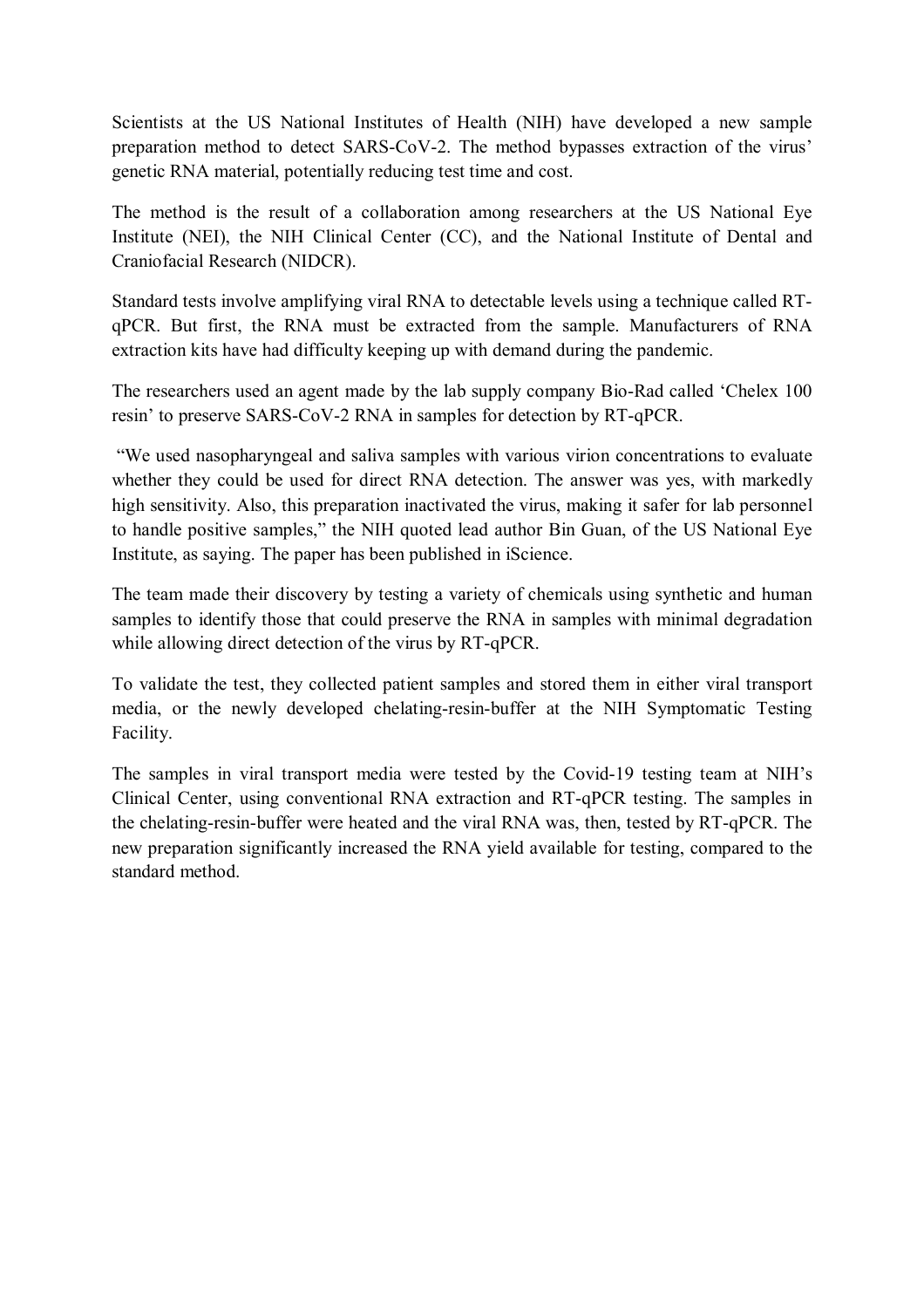#### **Heart Disease**

## **Eating more plant foods may lower heart disease risk in young adults, older women (Science Daily: 20210817)**

#### https://www.sciencedaily.com/releases/2021/08/210804123607.htm

Eating a plant-centered diet during young adulthood is associated with a lower risk of heart disease in middle age, according to a long-term study with about 30 years of follow-up. A separate study with about 15 years of follow-up found that eating more plant-based foods that have been shown to lower cholesterol, called the 'Portfolio Diet', is associated with lower risk of cardiovascular disease in postmenopausal women.

Eating more nutritious, plant-based foods is heart-healthy at any age, according to two research studies published today in the Journal of the American Heart Association, an open access journal of the American Heart Association.

In two separate studies analyzing different measures of healthy plant food consumption, researchers found that both young adults and postmenopausal women had fewer heart attacks and were less likely to develop cardiovascular disease when they ate more healthy plant foods.

The American Heart Association Diet and Lifestyle Recommendations suggest an overall healthy dietary pattern that emphasizes a variety of fruits and vegetables, whole grains, lowfat dairy products, skinless poultry and fish, nuts and legumes and non-tropical vegetable oils. It also advises limited consumption of saturated fat, trans fat, sodium, red meat, sweets and sugary drinks.

One study, titled "A Plant-Centered Diet and Risk of Incident Cardiovascular Disease during Young to Middle Adulthood," evaluated whether long-term consumption of a plant-centered diet and a shift toward a plant-centered diet starting in young adulthood are associated with a lower risk of cardiovascular disease in midlife.

"Earlier research was focused on single nutrients or single foods, yet there is little data about a plant-centered diet and the long-term risk of cardiovascular disease," said Yuni Choi, Ph.D., lead author of the young adult study and a postdoctoral researcher in the division of epidemiology and community health at the University of Minnesota School of Public Health in Minneapolis.

Choi and colleagues examined diet and the occurrence of heart disease in 4,946 adults enrolled in the Coronary Artery Risk Development in Young Adults (CARDIA) study. Participants were 18- to 30-years-old at the time of enrollment (1985-1986) in this study and were free of cardiovascular disease at that time. Participants included 2,509 Black adults and 2,437 white adults (54.9% women overall) who were also analyzed by education level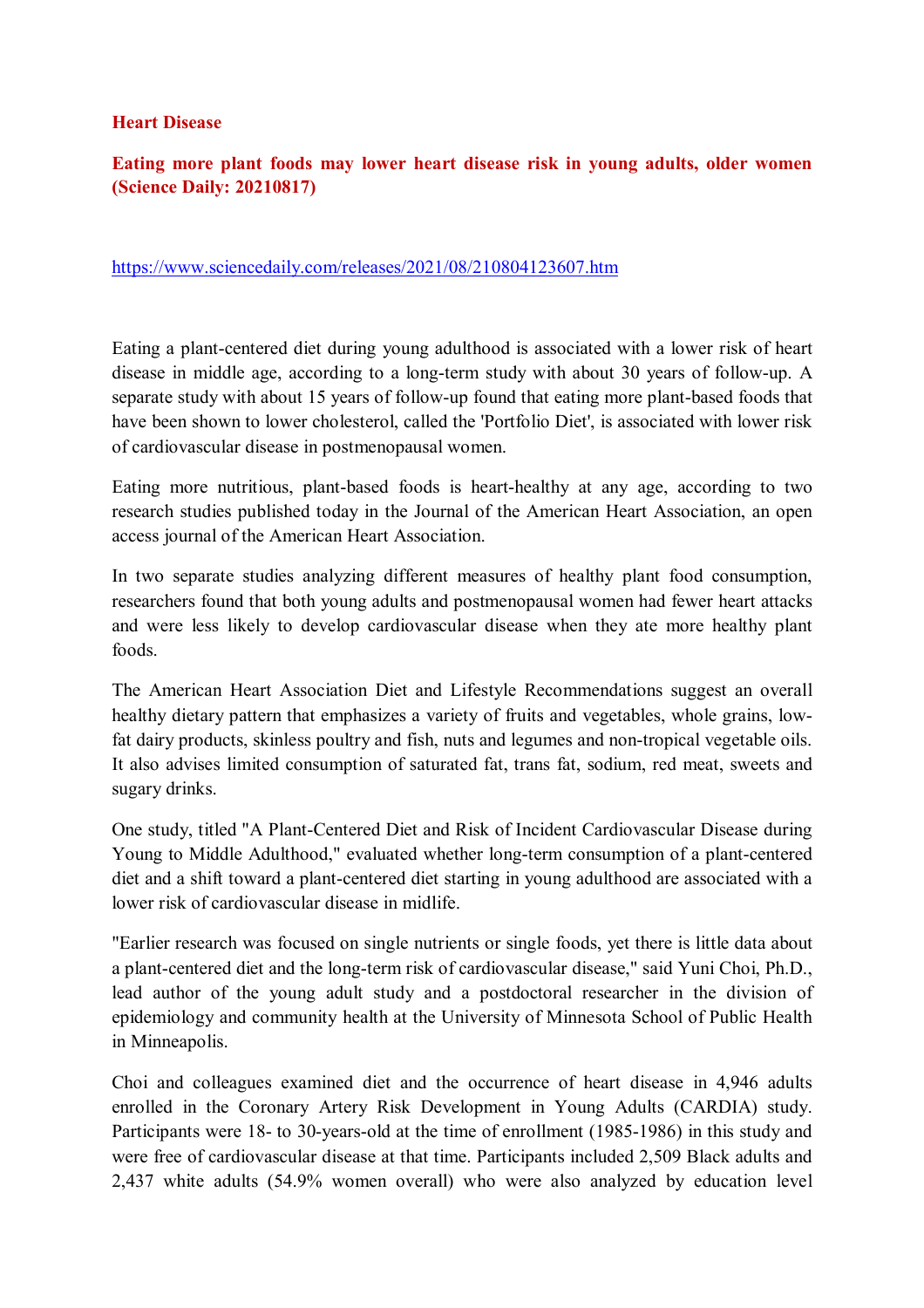(equivalent to more than high school vs. high school or less). Participants had eight follow-up exams from 1987-88 to 2015-16 that included lab tests, physical measurements, medical histories and assessment of lifestyle factors. Unlike randomized controlled trials, participants were not instructed to eat certain things and were not told their scores on the diet measures, so the researchers could collect unbiased, long-term habitual diet data.

After detailed diet history interviews, the quality of the participants diets was scored based on the A Priori Diet Quality Score (APDQS) composed of 46 food groups at years 0, 7 and 20 of the study. The food groups were classified into beneficial foods (such as fruits, vegetables, beans, nuts and whole grains); adverse foods (such as fried potatoes, high-fat red meat, salty snacks, pastries and soft drinks); and neutral foods (such as potatoes, refined grains, lean meats and shellfish) based on their known association with cardiovascular disease.

Participants who received higher scores ate a variety of beneficial foods, while people who had lower scores ate more adverse foods. Overall, higher values correspond to a nutritionally rich, plant-centered diet.

"As opposed to existing diet quality scores that are usually based on small numbers of food groups, APDQS is explicit in capturing the overall quality of diet using 46 individual food groups, describing the whole diet that the general population commonly consumes. Our scoring is very comprehensive, and it has many similarities with diets like the Dietary Guidelines for Americans Healthy Eating Index (from the U.S. Department of Agriculture's Food and Nutrition Service), the DASH (Dietary Approaches to Stop Hypertension) diet and the Mediterranean diet," said David E. Jacobs Jr., Ph.D., senior author of the study and Mayo Professor of Public Health in the division of epidemiology and community health at the University of Minnesota School of Public Health in Minneapolis.

Researchers found:

During 32 years of follow-up, 289 of the participants developed cardiovascular disease (including heart attack, stroke, heart failure, heart-related chest pain or clogged arteries anywhere in the body).

People who scored in the top 20% on the long-term diet quality score (meaning they ate the most nutritionally rich plant foods and fewer adversely rated animal products) were 52% less likely to develop cardiovascular disease, after considering several factors (including age, sex, race, average caloric consumption, education, parental history of heart disease, smoking and average physical activity).

In addition, between year 7 and 20 of the study when participants ages ranged from 25 to 50, those who improved their diet quality the most (eating more beneficial plant foods and fewer adversely rated animal products) were 61% less likely to develop subsequent cardiovascular disease, in comparison to the participants whose diet quality declined the most during that time.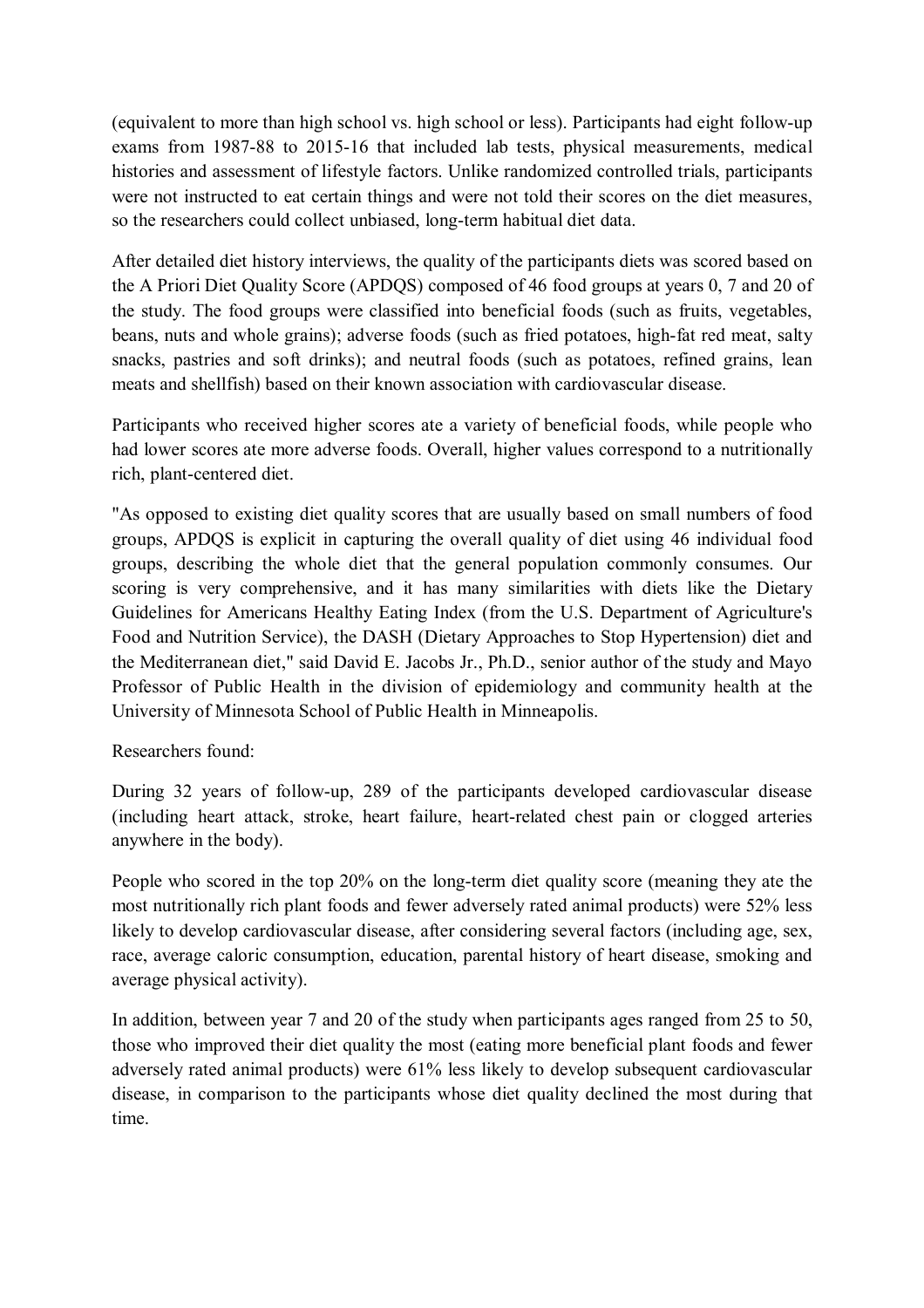There were few vegetarians among the participants, so the study was not able to assess the possible benefits of a strict vegetarian diet, which excludes all animal products, including meat, dairy and eggs.

"A nutritionally rich, plant-centered diet is beneficial for cardiovascular health. A plantcentered diet is not necessarily vegetarian," Choi said. "People can choose among plant foods that are as close to natural as possible, not highly processed. We think that individuals can include animal products in moderation from time to time, such as non-fried poultry, non-fried fish, eggs and low-fat dairy."

Because this study is observational, it cannot prove a cause-and-effect relationship between diet and heart disease.

The study was funded by the National Heart, Lung and Blood Institute of the National Institutes of Health; Healthy Food Healthy Lives Institute at the University of Minnesota; and the MnDrive Global Food Ventures Professional Development Program at the University of Minnesota.

In another study, "Relationship Between a Plant-Based Dietary Portfolio and Risk of Cardiovascular Disease: Findings from the Women's Health Initiative (WHI) Prospective Cohort Study," researchers, in collaboration with WHI investigators led by Simin Liu, M.D., Ph.D., at Brown University, evaluated whether or not diets that included a dietary portfolio of plant-based foods with U.S. Food and Drug Administration-approved health claims for lowering "bad" cholesterol levels (known as the "Portfolio Diet") were associated with fewer cardiovascular disease events in a large group of postmenopausal women.

The "Portfolio Diet" includes nuts; plant protein from soy, beans or tofu; viscous soluble fiber from oats, barley, okra, eggplant, oranges, apples and berries; plant sterols from enriched foods and monounsaturated fats found in olive and canola oil and avocadoes; along with limited consumption of saturated fats and dietary cholesterol. Previously, two randomized trials demonstrated that reaching high target levels of foods included in the Portfolio Diet resulted in significant lowering of "bad" cholesterol or low-density lipoprotein cholesterol (LDL-C), more so than a traditional low-saturated-fat National Cholesterol and Education Program diet in one study and on par with taking a cholesterol-lowering statin medication in another.

The study analyzed whether postmenopausal women who followed the Portfolio Diet experienced fewer heart disease events. The study included 123,330 women in the U.S. who participated in the Women's Health Initiative, a long-term national study looking at risk factors, prevention and early detection of serious health conditions in postmenopausal women. When the women in this analysis enrolled in the study between 1993 and 1998, they were between 50-79 years old (average age of 62) and did not have cardiovascular disease. The study group was followed until 2017 (average follow-up time of 15.3 years). Researchers used self-reported food-frequency questionnaires data to score each woman on adherence to the Portfolio Diet.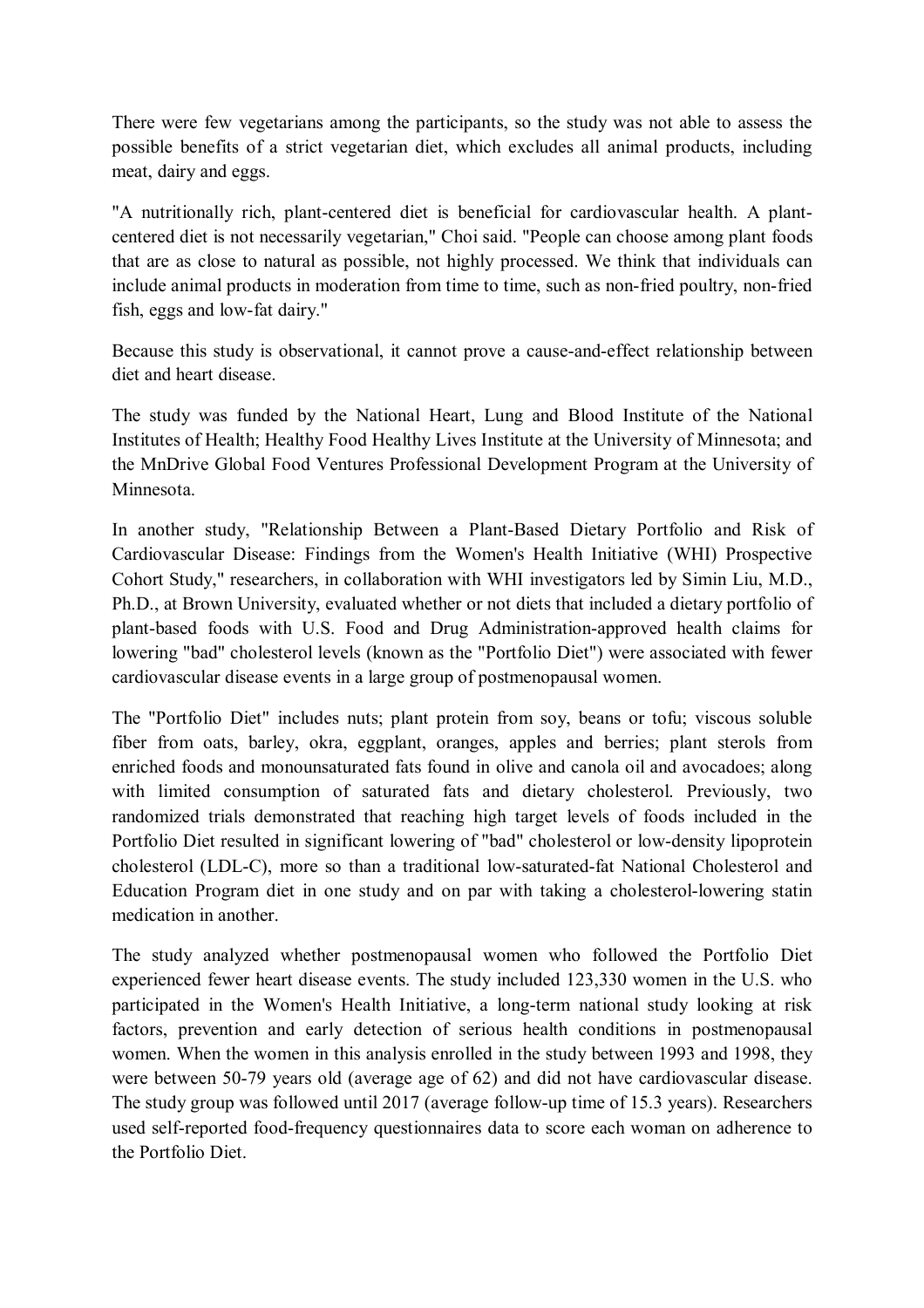The researchers found: Compared to women who followed the Portfolio Diet less frequently, those with the closest alignment were 11% less likely to develop any type of cardiovascular disease, 14% less likely to develop coronary heart disease and 17% less likely to develop heart failure.

There was no association between following the Portfolio Diet more closely and the occurrence of stroke or atrial fibrillation.

"These results present an important opportunity, as there is still room for people to incorporate more cholesterol-lowering plant foods into their diets. With even greater adherence to the Portfolio dietary pattern, one would expect an association with even less cardiovascular events, perhaps as much as cholesterol-lowering medications. Still, an 11% reduction is clinically meaningful and would meet anyone's minimum threshold for a benefit. The results indicate the Portfolio Diet yields heart-health benefits," said John Sievenpiper, M.D., Ph.D., senior author of the study at St. Michael's Hospital, a site of Unity Health Toronto in Ontario, Canada, and associate professor of nutritional sciences and medicine at the University of Toronto.

The researchers believe the results highlight possible opportunities to lower heart disease by encouraging people to consume more foods in the Portfolio Diet.

"We also found a dose response in our study, meaning that you can start small, adding one component of the Portfolio Diet at a time, and gain more heart-health benefits as you add more components," said Andrea J. Glenn, M.Sc., R.D., lead author of the study and a doctoral student at St. Michael's Hospital in Toronto and in nutritional sciences at the University of Toronto.

Although the study was observational and cannot directly establish a cause-and-effect relation between diet and cardiovascular events, researchers feel it provides a most reliable estimate for the diet-heart relation to-date due to its study design (included well-validated food frequency questionnaires administered at baseline and year three in a large population of highly dedicated participants). Nevertheless, the investigators report that these findings need to be further investigated in additional populations of men or younger women.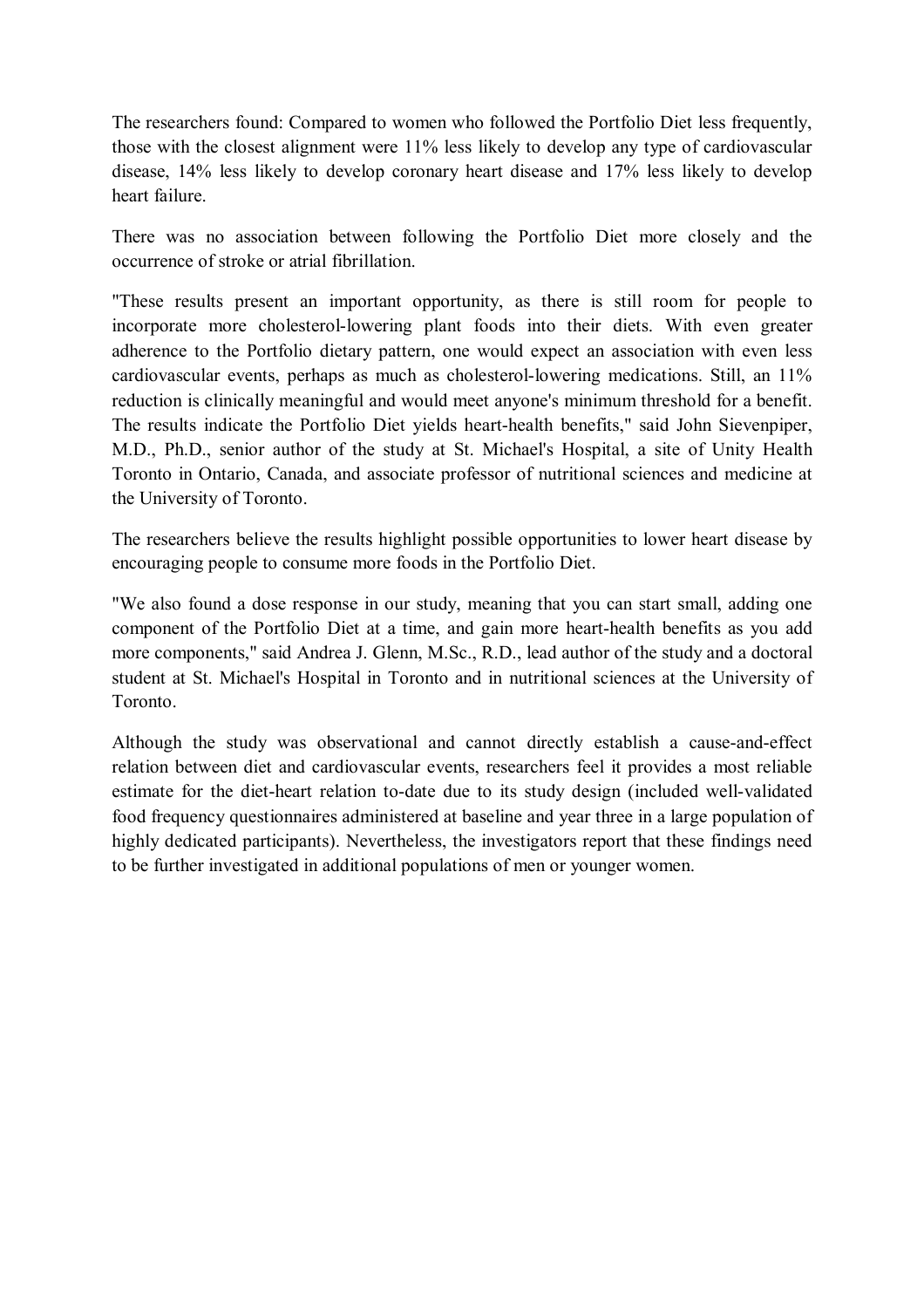#### **Biomedicine**

#### **Metabolism changes with age, just not when you might think (Science Daily: 20210817)**

#### https://www.sciencedaily.com/releases/2021/08/210812145028.htm

Most of us remember a time when we could eat anything we wanted and not gain weight. But a new study suggests your metabolism, the rate at which you burn calories, actually peaks much earlier and starts its inevitable decline later than you might think.

Most of us remember a time when we could eat anything we wanted and not gain weight. But a new study suggests your metabolism, the rate at which you burn calories, actually peaks much earlier and starts its inevitable decline later than you might think.

The findings appear in the journal Science.

"As we age, there are a lot of physiological changes that occur in the phases of our life such as during puberty and in menopause. . What's odd is that the timing of our 'metabolic life stages' doesn't appear to match the markers we associate with growing up and getting older," said study co-author Jennifer Rood, PhD, Associate Executive Director for Cores and Resources at Pennington Biomedical Research Center.

Four Pennington Biomedical researchers were part of an international team of scientists who analyzed the average calories burned by more than 6,600 people as they went about their daily lives. The participants' ages ranged from one week old to 95 years, and they lived in 29 different countries. The other Pennington Biomedical scientists are Peter Katzmarzyk, PhD, Associate Executive Director for Population and Public Health Sciences; Corby Martin, PhD, Professor and Director, Ingestive Behavior Laboratory; and Eric Ravussin, PhD, Associate Executive Director for Clinical Science.

Most previous large-scale studies measured how much energy the body uses for basic vital functions -- breathing, digesting, and pumping blood -- the calories you need just to stay alive. But basic functions account for just 50 percent to 70 percent of the calories we burn each day. They don't include the energy we spend doing everything else: washing the dishes, walking the dog, breaking a sweat at the gym, even just thinking or fidgeting.

To come up with a number for total daily energy expenditure, the researchers turned to the "doubly labeled water" method. It's a urine test that involves having a person drink water in which the hydrogen and oxygen in the water molecules have been replaced with naturally occurring "heavy" forms, and then measures how quickly they're flushed out.

Scientists have used the technique -- considered the gold standard for measuring daily energy expenditure during normal daily life outside of the lab -- to measure energy expenditure in humans since the 1980s. But previous studies were limited in size and scope due to cost. To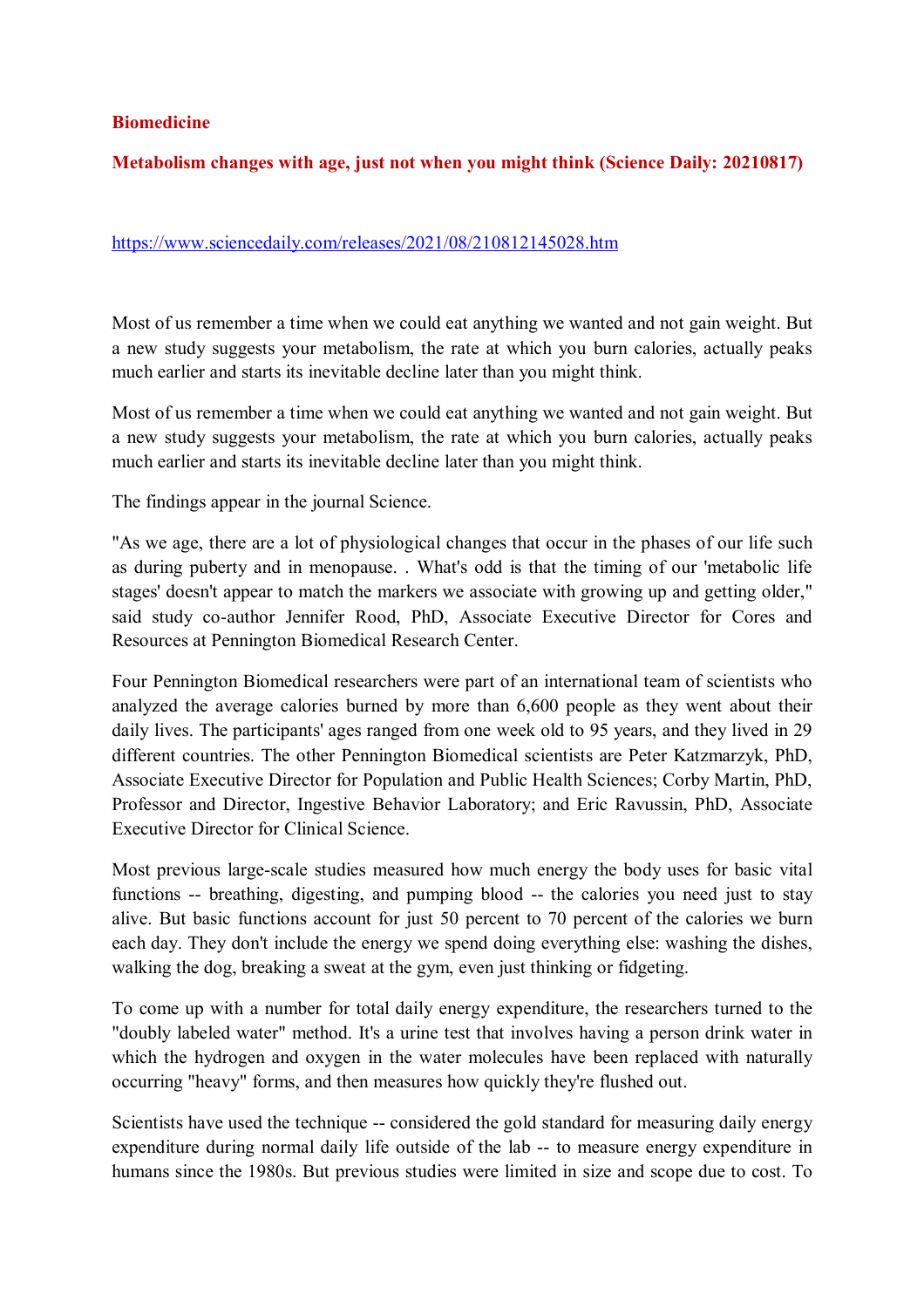get around that limitation, multiple labs shared their data in a single database, to see if they could tease out truths hidden or only hinted at in previous studies.

Pooling and analyzing energy expenditures across the entire lifespan revealed some surprises.

"Some people think of their teens and 20s as the age when their calorie-burning potential hits its peak," Dr. Katzmarzyk said. "But the study shows that, pound for pound, infants had the highest metabolic rates of all."

Energy needs shoot up during the first 12 months of life. By their first birthdays, babies burn calories 50 percent faster for their body size than adults.

And that's not just because infants are busy tripling their birth weight in their first year.

"The babies grow rapidly, which accounts for much of the effect. However, after you control for this, their energy expenditures tend to be higher than what you would expect for their body size," Dr. Martin said.

An infant's explosive metabolism may help explain why children who don't get enough to eat during this developmental stage are less likely to survive and grow up to be healthy adults.

"More research is needed to better understand the metabolism of babies. We need to know what is driving higher energy expenditures," Dr. Martin said.

After the initial surge in infancy, a person's metabolism slows by about 3 percent each year until our 20s, when it levels off into a new normal.

Surprisingly, the growth spurts of adolescence didn't generate an increase in daily calorie needs after researchers took body size into account. Another surprise? People's metabolisms were most stable from their 20s through their 50s. Calorie needs during pregnancy grew no more than expected.

The findings suggest that other factors lie behind the so-called "middle-age spread."

The data suggest that our metabolisms don't really start to decline again until after age 60. The slowdown is gradual, only 0.7 percent a year. But a person in their 90s needs 26 percent fewer calories each day than someone in midlife.

Lost muscle mass as we get older may be partly to blame, the researchers say, since muscle burns more calories than fat. But it's not the whole picture.

"We took dwindling muscle mass into account. After 60, a person's cells slow down," Dr. Ravussin said.

The patterns held even when differing activity levels were taken into account.

Aging goes hand in hand with so many other physiological changes that it has been difficult to parse what drives the shifts in energy expenditure. But the new research supports the idea that it's more than age-related changes in lifestyle or body composition.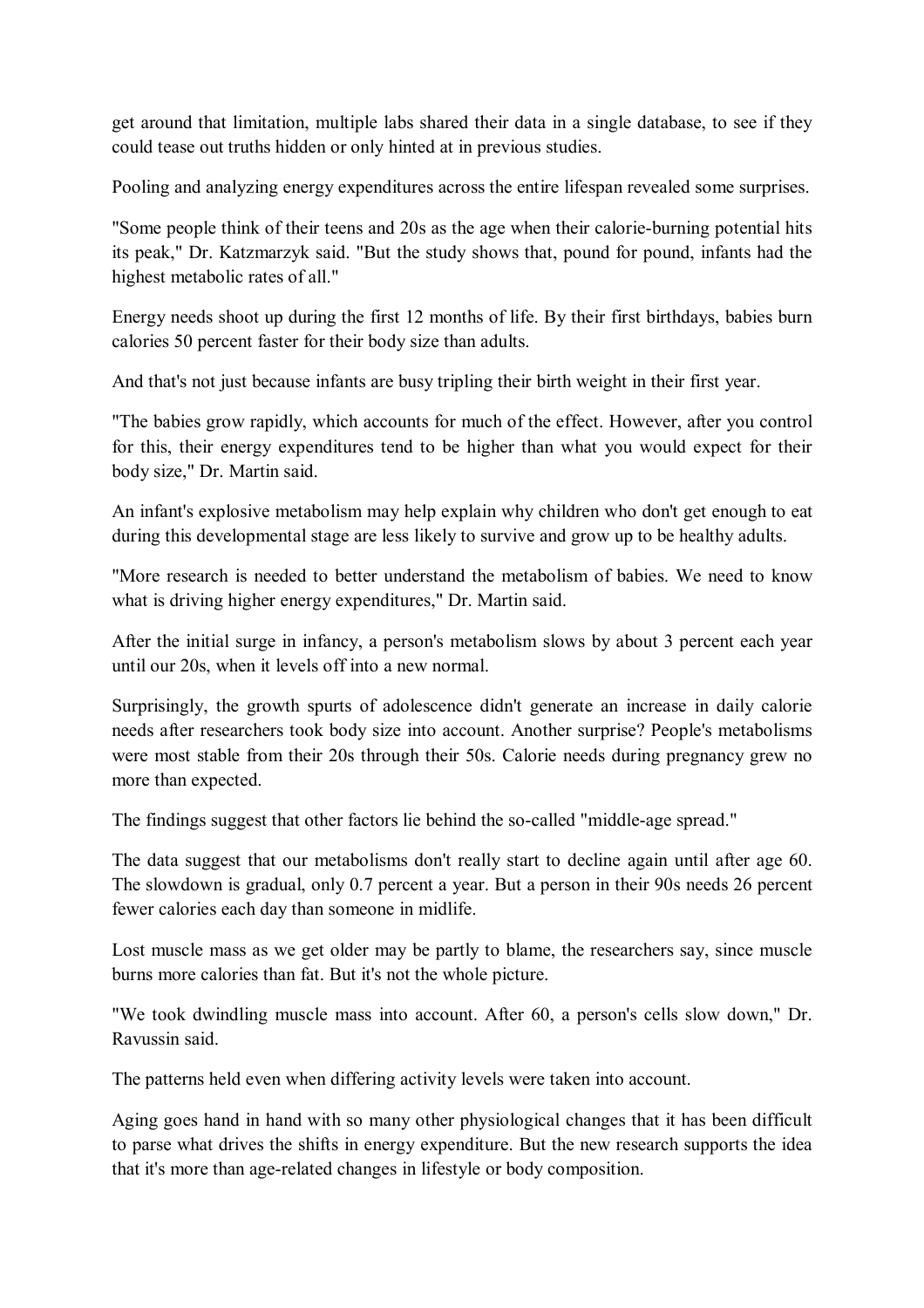"This study shows that the work cells do changes over the course of the lifespan in ways we couldn't fully appreciate before. But massive data sets like the one we collaborated on allow us to answer questions we couldn't address," Dr. Ravussin said.

This research was supported by the United States National Science Foundation (BCS-1824466), the International Atomic Energy Agency, Taiyo Nippon Sanso and SERCON.

#### **Genetics**

**Potential role of 'junk DNA' sequence in aging, cancer (Science Daily: 20210817)** 

### https://www.sciencedaily.com/releases/2021/07/210723105258.htm

Researchers have recently identified a DNA region known as VNTR2-1 that appears to drive the activity of the telomerase gene, which has been shown to prevent aging in certain types of cells. Knowing how the telomerase gene is regulated and activated and why it is only active in certain cell types could someday be the key to understanding how humans age and how to stop the spread of cancer.

The human body is essentially made up of trillions of living cells. It ages as its cells age, which happens when those cells eventually stop replicating and dividing. Scientists have long known that genes influence how cells age and how long humans live, but how that works exactly remains unclear. Findings from a new study led by researchers at Washington State University have solved a small piece of that puzzle, bringing scientists one step closer to solving the mystery of aging.

A research team headed by Jiyue Zhu, a professor in the College of Pharmacy and Pharmaceutical Sciences, recently identified a DNA region known as VNTR2-1 that appears to drive the activity of the telomerase gene, which has been shown to prevent aging in certain types of cells. The study was published in the journal Proceedings of the National Academy of Sciences (PNAS).

The telomerase gene controls the activity of the telomerase enzyme, which helps produce telomeres, the caps at the end of each strand of DNA that protect the chromosomes within our cells. In normal cells, the length of telomeres gets a little bit shorter every time cells duplicate their DNA before they divide. When telomeres get too short, cells can no longer reproduce, causing them to age and die. However, in certain cell types -- including reproductive cells and cancer cells -- the activity of the telomerase gene ensures that telomeres are reset to the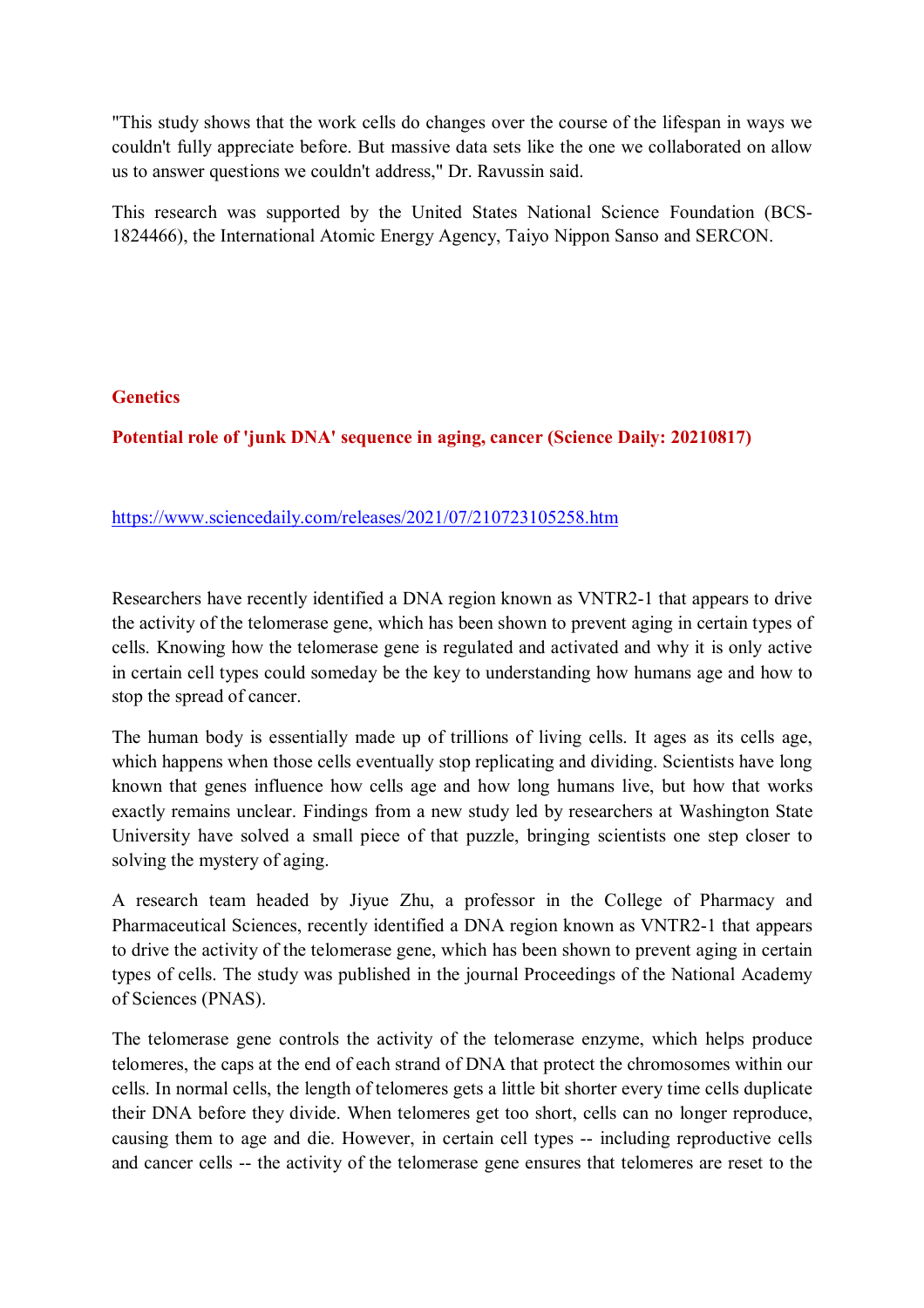same length when DNA is copied. This is essentially what restarts the aging clock in new offspring but is also the reason why cancer cells can continue to multiply and form tumors.

Knowing how the telomerase gene is regulated and activated and why it is only active in certain types of cells could someday be the key to understanding how humans age, as well as how to stop the spread of cancer. That is why Zhu has focused the past 20 years of his career as a scientist solely on the study of this gene.

Zhu said that his team's latest finding that VNTR2-1 helps to drive the activity of the telomerase gene is especially notable because of the type of DNA sequence it represents.

"Almost 50% of our genome consists of repetitive DNA that does not code for protein," Zhu said. "These DNA sequences tend to be considered as 'junk DNA' or dark matters in our genome, and they are difficult to study. Our study describes that one of those units actually has a function in that it enhances the activity of the telomerase gene."

Their finding is based on a series of experiments that found that deleting the DNA sequence from cancer cells -- both in a human cell line and in mice -- caused telomeres to shorten, cells to age, and tumors to stop growing. Subsequently, they conducted a study that looked at the length of the sequence in DNA samples taken from Caucasian and African American centenarians and control participants in the Georgia Centenarian Study, a study that followed a group of people aged 100 or above between 1988 and 2008. The researchers found that the length of the sequence ranged from as short as 53 repeats -- or copies -- of the DNA to as long as 160 repeats.

"It varies a lot, and our study actually shows that the telomerase gene is more active in people with a longer sequence," Zhu said.

Since very short sequences were found only in African American participants, they looked more closely at that group and found that there were relatively few centenarians with a short VNTR2-1 sequence as compared to control participants. However, Zhu said it was worth noting that having a shorter sequence does not necessarily mean your lifespan will be shorter, because it means the telomerase gene is less active and your telomere length may be shorter, which could make you less likely to develop cancer.

"Our findings are telling us that this VNTR2-1 sequence contributes to the genetic diversity of how we age and how we get cancer," Zhu said. "We know that oncogenes -- or cancer genes -- and tumor suppressor genes don't account for all the reasons why we get cancer. Our research shows that the picture is a lot more complicated than a mutation of an oncogene and makes a strong case for expanding our research to look more closely at this so-called junk DNA."

Zhu noted that since African Americans have been in the United States for generations, many of them have Caucasian ancestors from whom they may have inherited some of this sequence. So as a next step, he and his team hope to be able to study the sequence in an African population.